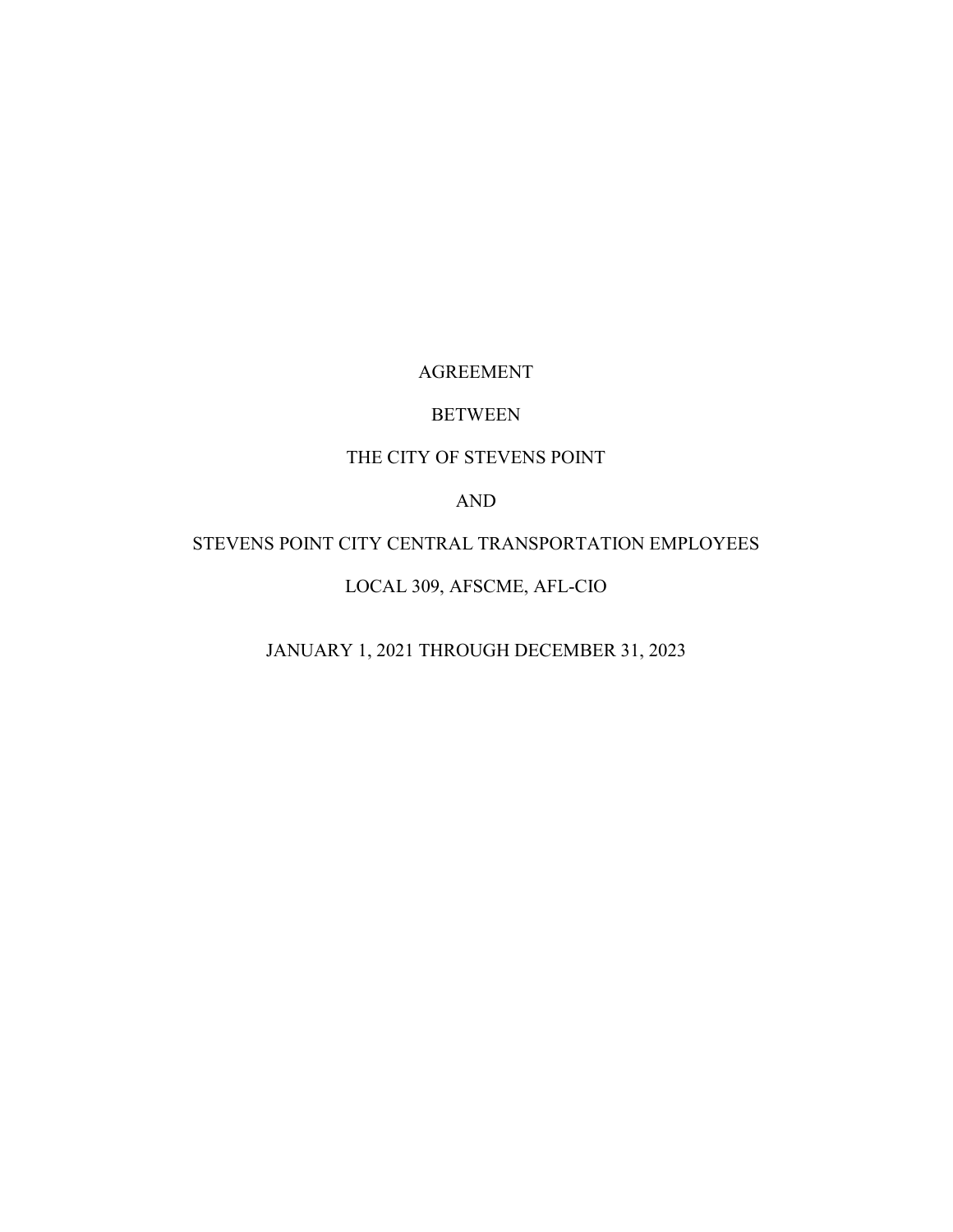## **TABLE OF CONTENTS**

| Page |
|------|
|      |
|      |
|      |
|      |
|      |
|      |
|      |
|      |
|      |
|      |
|      |
|      |
|      |
|      |
|      |
|      |
|      |
|      |
|      |
|      |
|      |
|      |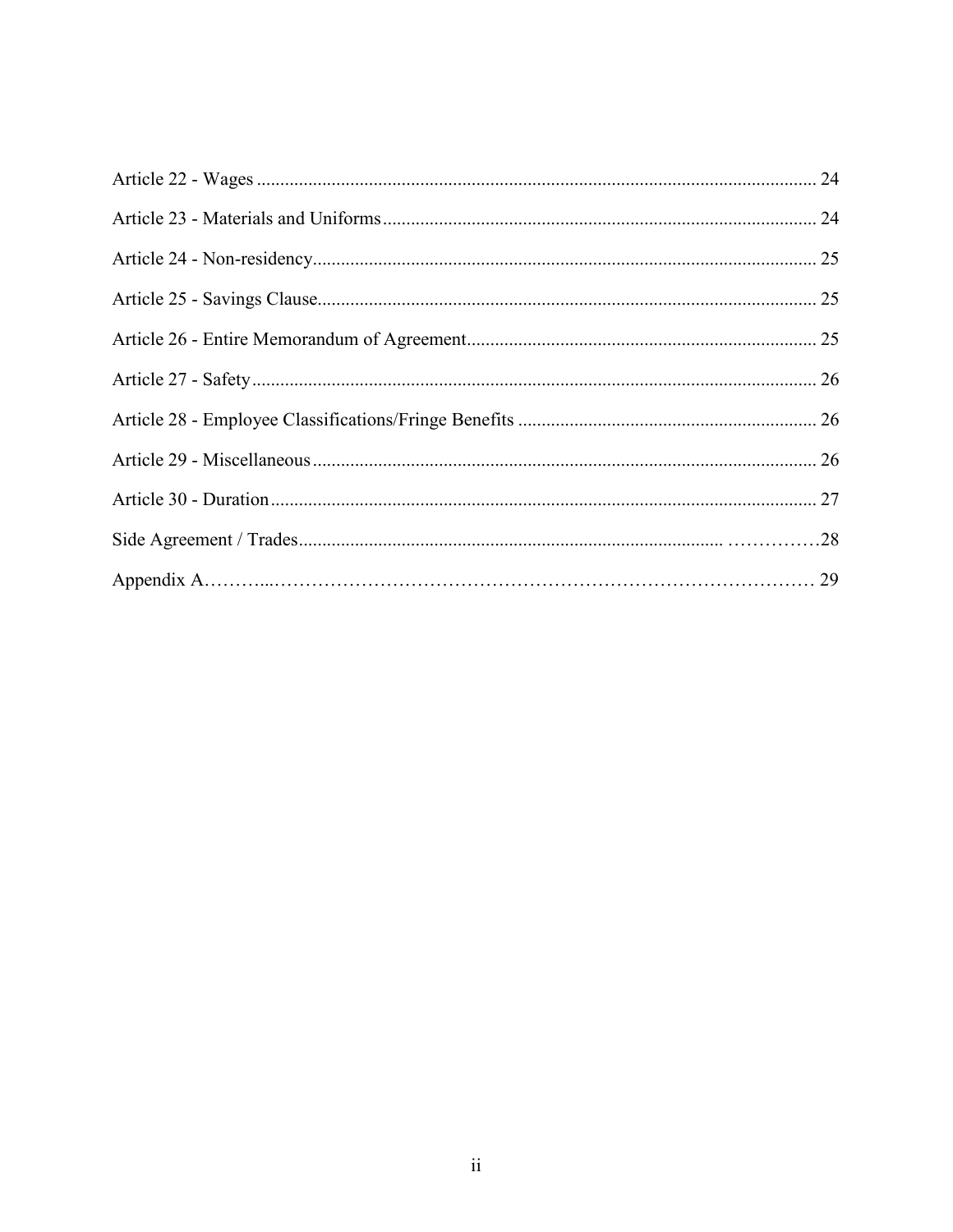## <span id="page-3-0"></span>**AGREEMENT**

This Agreement, made and entered into by and between the City of Stevens Point, hereinafter referred to as "City" or "Employer," and Stevens Point City Transit Employees, Local 309, AFSCME, AFL CIO, hereinafter referred to as the "Union."

The mutual interest of the Employer and employees is recognized by this Agreement for the operation of the departments under methods that will promote safety to the employee, economy of operations, cleanliness and proper care of equipment and the protection of property, the facilities of a fair and peaceful adjustment of differences that may arise from time to time, the promulgating of rules and regulations and ethical conduct of business and relations between the Employer and the employees, and to this end, have reached this Agreement.

## <span id="page-3-1"></span>**Article 1 - Recognition**

The Employer recognizes the Union as the exclusive collective bargaining representative for all regular full time and regular part time bus operators and mechanics employed by the City of Stevens Point Transit System, excluding rural substitute operators, supervisory, managerial, executive and confidential and all other employees, as their representative; and that pursuant to the provisions of Section 111.70 of the Municipal Employment Relations Act, said labor organization is the exclusive collective bargaining representative of all such employees for the purposes of collective bargaining with the above named Municipal Employer, or its lawfully authorized representatives, on questions of wages, hours and conditions of employment. (Election held April 16, 1984; Decision No. 21511.) Rights claimed in this Agreement shall be consistent with those rights and responsibilities conferred upon the Employer and/or the Union by applicable state and federal statutes. Nothing contained in this Agreement shall be interpreted as granting to either the Employer or the Union authority to unilaterally establish any matter which is a mandatory subject to collective bargaining pursuant to Wisconsin Statutes.

A. Definitions

CDL Operators: Operators assigned to fixed route bus service and complementary paratransit services. (Previously City Transit programs)

Non-CDL Operators: Operators assigned to fixed flexible bus routes within rural and urban areas of Portage County. (Previously Aging and Disability Resource Center transportation programs)

### <span id="page-3-2"></span>**Article 2 - Management Rights**

A. The City possesses the sole right to operate City government and all management rights repose in it, subject only to the provisions of this contract and applicable law. These rights include, but are not limited to the following: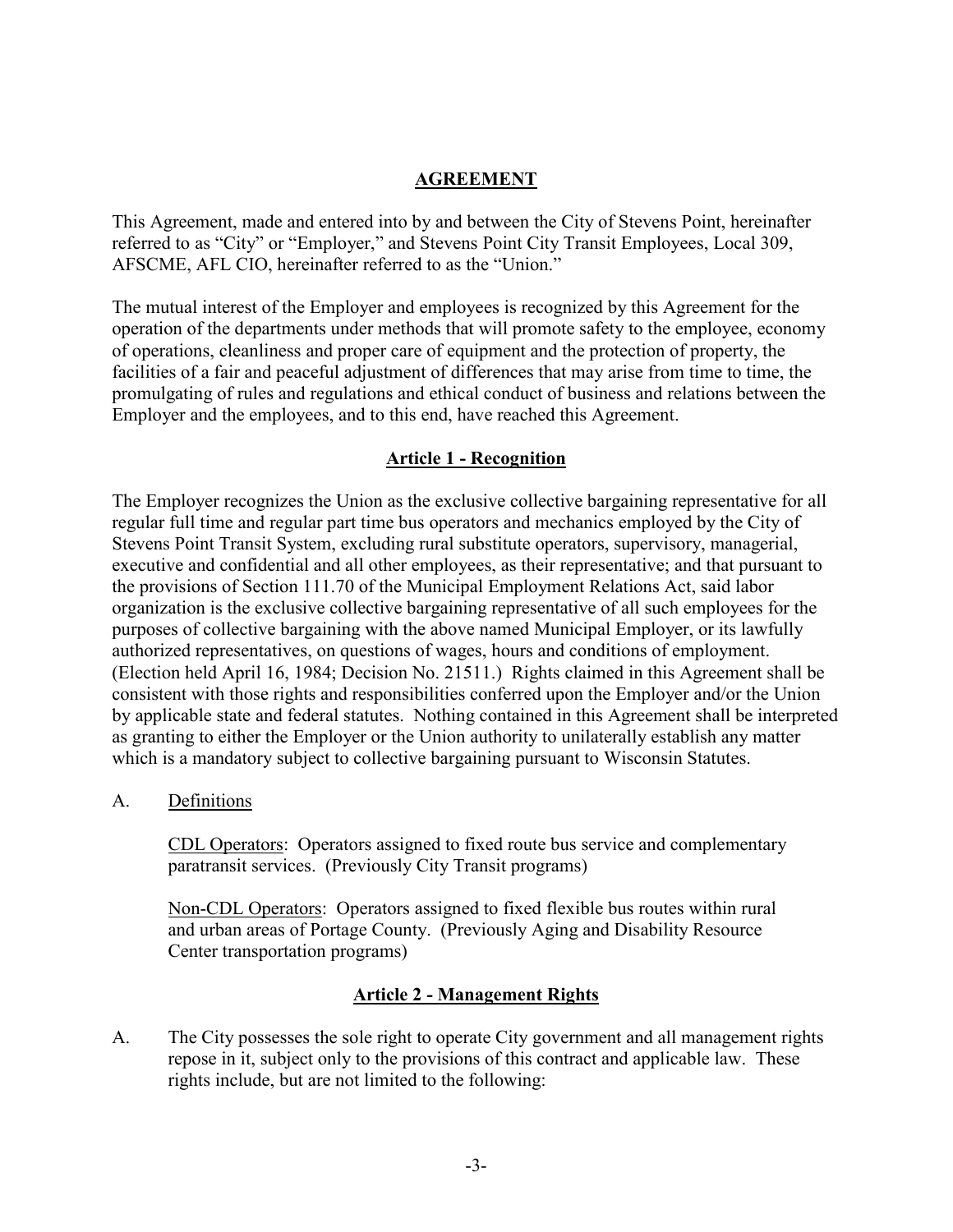- 1. To direct all operations of the City;
- 2. To establish reasonable work rules and schedules of work;
- 3. To hire, promote, transfer, schedule and assign employees;
- 4. To suspend, demote, discharge and take other disciplinary action against employees for just cause;
- 5. To layoff employees because of lack of work or any other legitimate reasons;
- 6. To maintain efficiency of City government operations;
- 7. To comply with state and federal law;
- 8. To introduce new or improved methods or facilities;
- 9. To change existing methods or facilities;
- 10. To determine the kinds and amounts of services to be performed as pertains to City government operation, and the number and kinds of classifications to perform such services;
- 11. If the City contemplates subcontracting bargaining unit work, the City shall serve notice to the Union. Should the Union request to bargain, either the decision or the impact of such a decision, the parties will meet to bargain same;
- 12. To determine the methods and means by which City operations are to be conducted;
- 13. To take whatever action is necessary to carry out the functions of the City in situations of emergency.

Any unreasonable exercise or application of these management rights by the City shall be appealable by the Union or an employee through the grievance and arbitration procedure.

It is further agreed by the City that the management rights shall not be used for purposes of undermining the Union or discriminating against any of its members, and the Union agrees that this clause shall not be used to harass the City.

B. The Employer further recognizes that all employees in the bargaining unit have the right to self-organization, to form, join, or assist labor organizations, to bargain collectively through representatives of their own choosing and to engage in other lawful concerted activities for purposes of collective bargaining or other mutual aid or protection.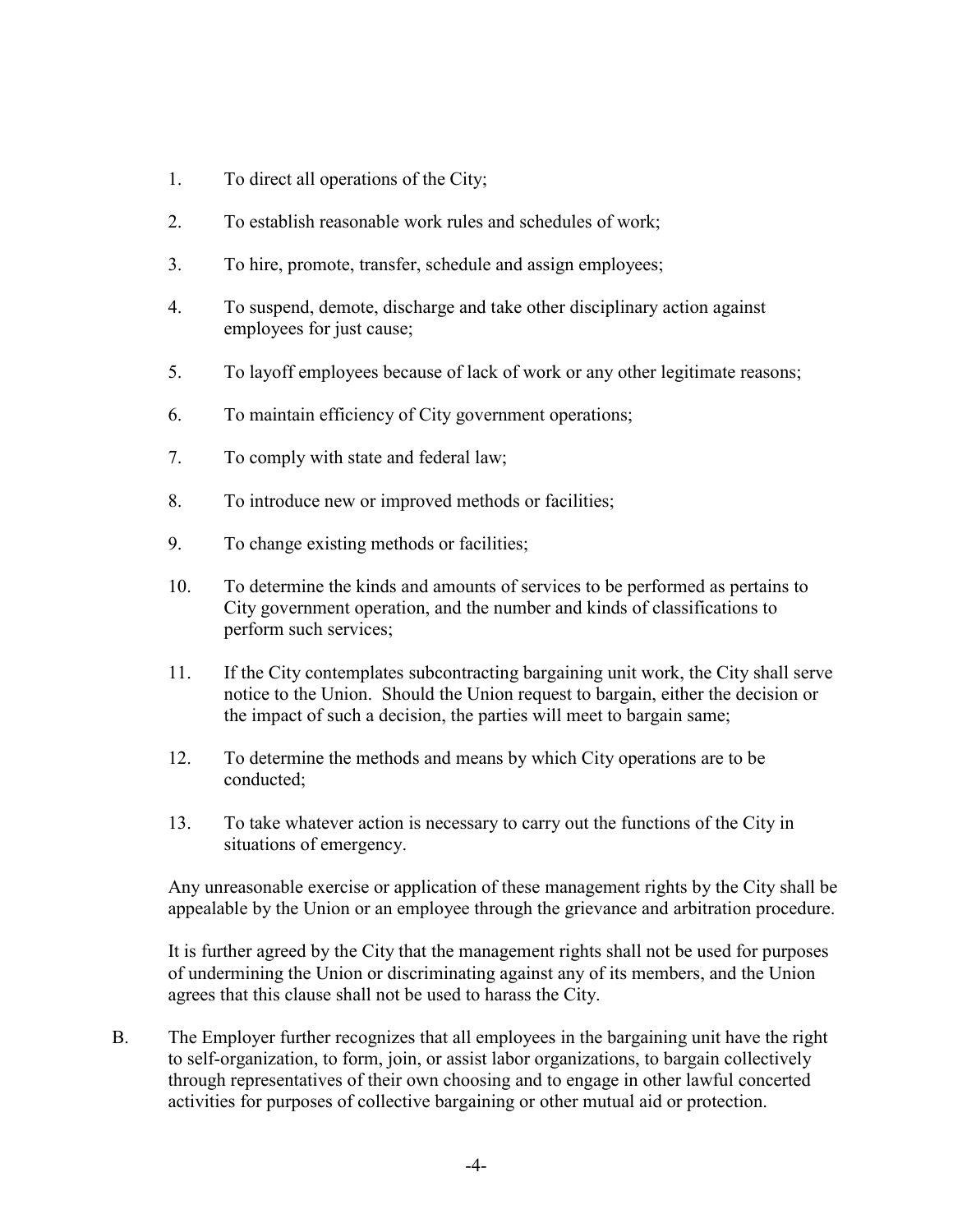- C. The employer agrees that at all times during the period in which the Union is certified as the bargaining agent for employees described above, the Employer shall not:
	- 1. Interfere with, restrain or coerce the employees in the exercise of their rights;
	- 2. Attempt to dominate or interfere with the administration of the Union which is a party to this Agreement or assist an organization which attempts to compete with this Union for membership in and representation of employees in the bargaining unit;
	- 3. Discriminate against any employee or employees in regard to hire, tenure, or other terms or conditions of employment because of Union activities;
	- 4. Refuse to bargain in good faith with the Union at any time during the period the Union is certified or change any wages, benefits or terms or conditions of employment at any time during the period the Union is certified;
	- 5. Do any act or pursue any course of conduct which may be in violation of any of the terms or provisions of this Agreement.
- D. The provisions of this article shall remain in effect at all times this Agreement is in effect and during any period of negotiations whether or not this Agreement has been terminated.

## <span id="page-5-0"></span>**Article 3 - Probationary Period**

- A. New Employees: All new employees must serve a probationary period of one thousand forty-four (1,044) hours, or nine (9) months, whichever comes first, before being entitled to regular employee status and their services may be terminated at any time during their probationary period without recourse to the grievance procedure.
- B. Completion of Probationary Period: Upon completion of the probationary period, the employee shall be granted seniority rights from the date of original hire.

### <span id="page-5-1"></span>**Article 4 - Seniority Rights and Layoffs**

- A. Definition: Seniority shall commence upon date of hire with City Transit subject to the provisions in Section 3 hereof, and shall be based upon the length of service.
- B. Termination of Seniority: Seniority shall be deemed to have been terminated when:
	- 1. An employee who is able to work fails to do so for three (3) days or more unless due to circumstances beyond the employee's control or on an authorized leave;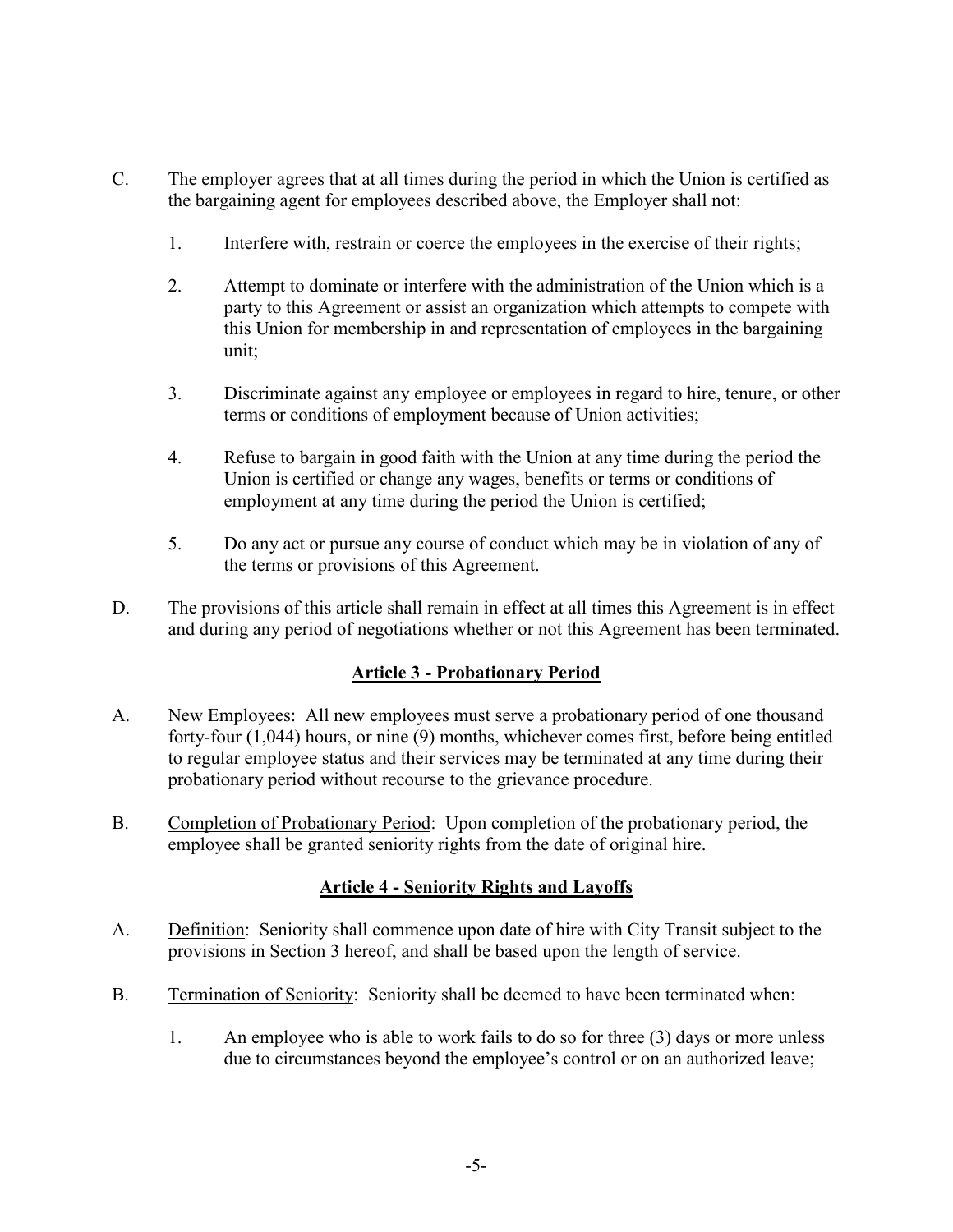- 2. A laid off employee fails to notify the Employer of the employee's intention of reporting for work within one (1) week of being notified to do so or fails to report for work within twenty (20) days after receipt of notification;
- 3. An employee states that the employee is quitting and actually leaves the job;
- 4. An employee is not employed for two (2) years after having been laid off;
- 5. An employee is discharged for just cause;
- 6. An employee, on a leave of absence for personal or health reasons, accepts other employment without permission from the Employer;
- 7. An employee retires.
- C. Seniority List: The Employer shall keep posted three (3) current seniority list for CDL operators, non-CDL operators and mechanics. The list shall be kept up to date by the Employer.
- D. Layoffs: When laying off employees, the oldest in point of seniority, based upon date of hire, shall be retained, if qualified to perform the available work. The recall of employees that have been laid off shall be in reverse order to that of laying off, providing the recalled employees are qualified to perform the available work.

For layoffs affecting more than two (2) employees, the City shall provide sixty (60) days written notice; otherwise, notice shall be at least two (2) weeks.

For one year following date of layoff, laid off employees shall have the right to be hired in vacancies in City services, in positions for which they may qualify. This provision shall expire on April 1, 1992.

Employees who attain such alternate employment shall be required to pass a probationary period as required of newly hired employees.

E. Notice of Recall: The notice of recall for any employee who has been laid off shall be sent by certified mail to the last known address of the employee. An employee on layoff shall notify the City of any change in this address.

### <span id="page-6-0"></span>**Article 5 - Union Activity**

A. Union Activity: Union business shall be transacted outside of normal working hours, unless agreed otherwise by the parties. Employees shall be paid their normal wages and benefits for time spent during normal working hours attending grievance sessions, hearings and bargaining sessions, scheduled by the Employer or scheduled mutually by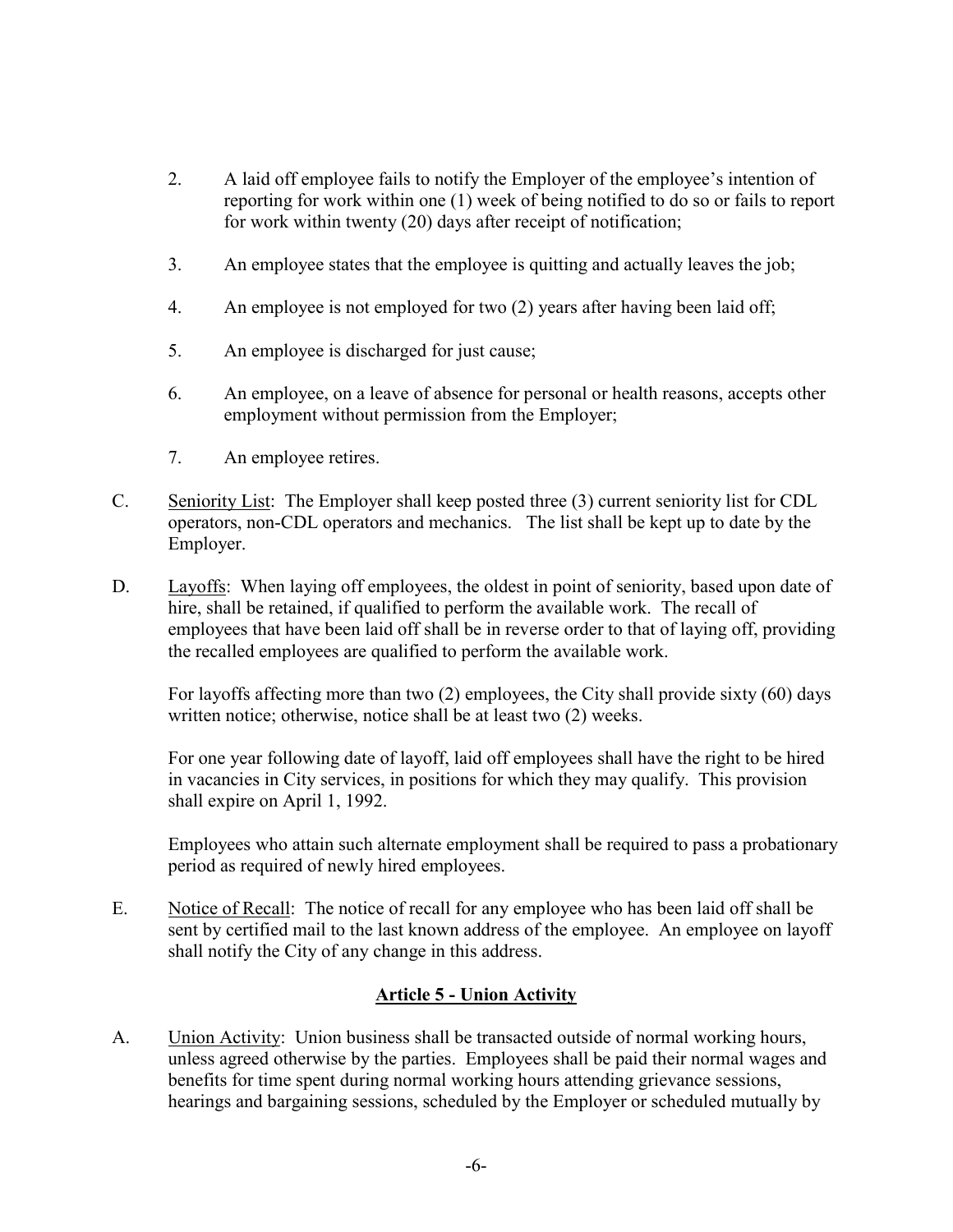the Employer and the Union. All employees, when acting in an official capacity for the Union during normal working hours, shall first obtain permission from their immediate supervisor prior to leaving their work area or commencing any such activity. Representatives of the Union may contact officers or individual members at reasonable times during working hours only after receiving permission from the employee's immediate supervisor, if available. The City reserves the right to both deny permission for such meetings and to exclude such meetings from any work areas. The Union may use the City's meeting rooms and facilities for Union business only with prior approval of and under the guidelines established by the City. However, in no event will Union activities be permitted to interrupt the City's normal and efficient operations. The Union agrees to provide written notification to the City thirty (30) days following the election or selection of Union officers or other local Union officials involved in enforcing this Agreement.

B. Union Leave of Absence: Employees chosen by the Union to attend conventions, schools, conferences, etc., shall be allowed the necessary time off, without pay, to attend functions, schedules permitting. The Union shall notify the Employer in writing by 11:00 a.m. the day of scheduling. The notice will advise which employee is requesting time off. Up to one (1) employee shall be allowed time off for each event, schedules permitting, based on staffing limitations.

### <span id="page-7-0"></span>**Article 6 - Grievance Procedure**

A grievance shall mean a dispute concerning the interpretation, application, or violation of this Agreement and shall be handled as follows:

- A. Subject Matter: Only one subject matter shall be covered in any one grievance. However, this shall not prohibit one arbitration board from hearing successive grievances so long as each grievance hearing is completed before the next one begins.
- B. Time Limitations: The time limitations specified in this procedure may be extended by mutual consent of the parties.
- C. Settlement of Grievances: Any grievance shall be considered settled at the completion of any step in the procedure if all parties concerned are mutually satisfied. Dissatisfaction is implied in recourse from one step to the next. The Union and the affected employee(s) are entitled to be present at all steps of the grievance procedure, if they wish.
- D. Steps in Procedure:
	- Step 1: The employee(s), alone or with a Union representative (Union President, Union Secretary or Union Steward(s), shall submit a Step 1 grievance form and orally explain the grievance to the Transportation Superintendent as soon as possible, but in no event later than fifteen (15) working days after the employee knew or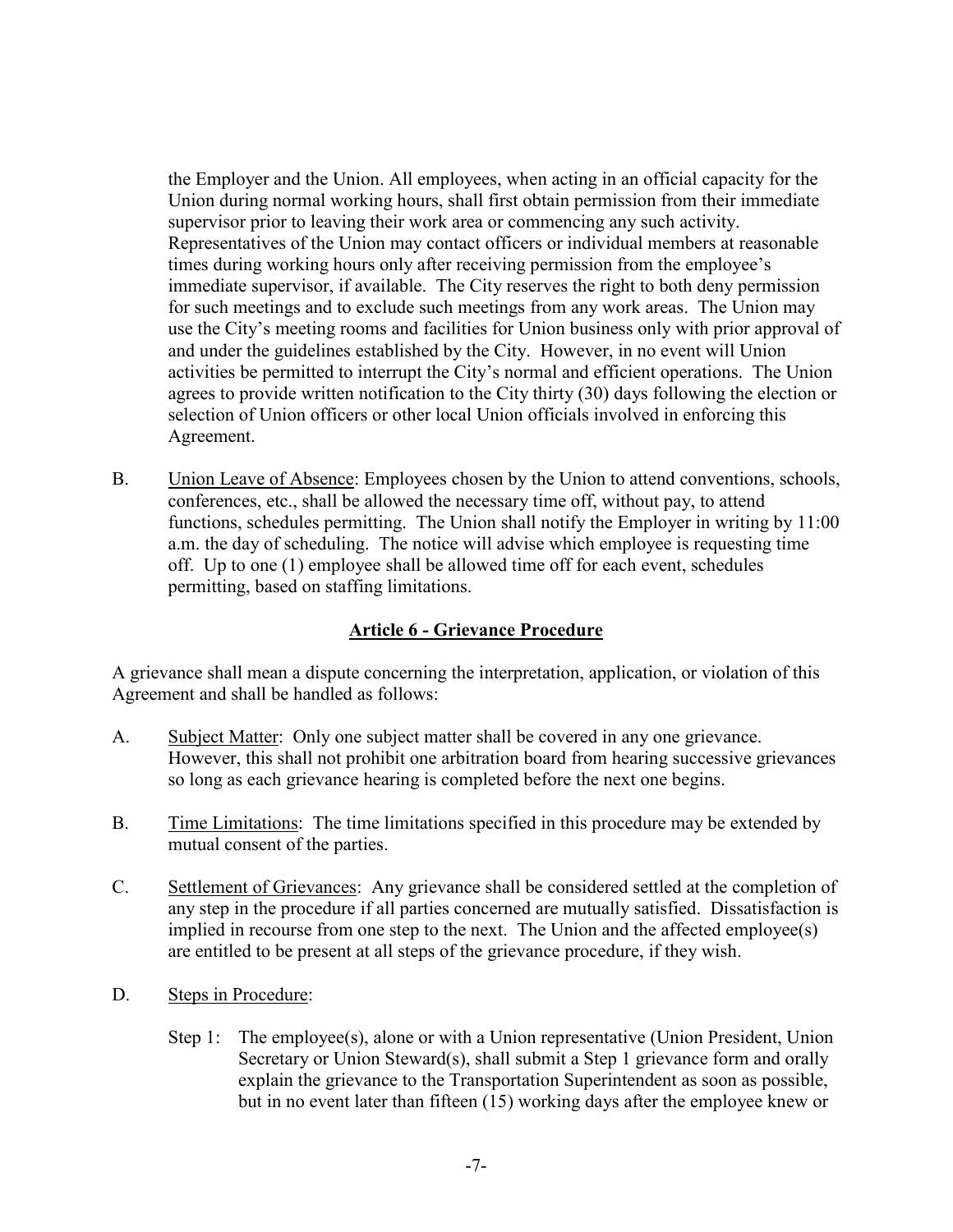should have known of the cause giving rise to the grievance. The Step 1 Grievance form should include who the grievance was filed by the date the grievance was filed, the grievance subject and a signature of the grievant. The first step grievance meeting shall occur at a mutually agreeable time not more than ten (10) work days after the employee(s) and/or Union representative notifies the City of the grievance. In the event of a grievance, the employee shall perform the employee's assigned work task and submit the grievance later, except in cases involving immediate danger to the employee's health and safety. The Transportation Superintendent shall, within ten (10) working days, orally inform the employee and the steward or other Union representative of his/her decision. In cases where the Transportation Superintendent was not involved in the situation giving rise to the grievance, the employee may bypass Step l and commence the grievance at Step 2.

- Step 2: If the grievance is not settled at the first step, the employee and/or representative may appeal the grievance in writing to the Transit Manager no later than five (5) working days after receipt of the response. The Transit Manager and Director of Public Utilities and Transportation shall meet with the grievant and/or representative at a mutually agreeable time and shall render a decision in writing within five (5) working days after said meeting.
- Step 3: If the grievance is not settled at the second step, it may be presented to the Personnel Committee in writing within ten (10) working days after receipt of the written decision of the Transit Manager. The Personnel Committee shall meet with the grievant and/or representative at a mutually agreeable time and issue a written decision within ten (10) working days of this meeting.
- E. Step 4 Arbitration:
	- 1. Time Limit: If a satisfactory settlement is not reached in Step 3, the Union must notify the Personnel Committee in writing within thirty (30) calendar days that they intend to process the grievance to arbitration.
	- 2. Arbitration: Any grievance which cannot be settled through the above procedures may be submitted to an arbitrator to be selected as follows: The City and the Union may try to mutually agree upon the selection of an arbitrator. If the City and the Union are unable to agree on the selection of an arbitrator within 30 days, either party may request the Wisconsin Employment Relations Commission to prepare a list of five (5) impartial arbitrators (non-WERC members). Each party shall strike at alternate times, two names from the panel submitted. The remaining arbitrator on the panel after the strikes shall then be notified of his/her appointment in a joint statement from the City and the Union.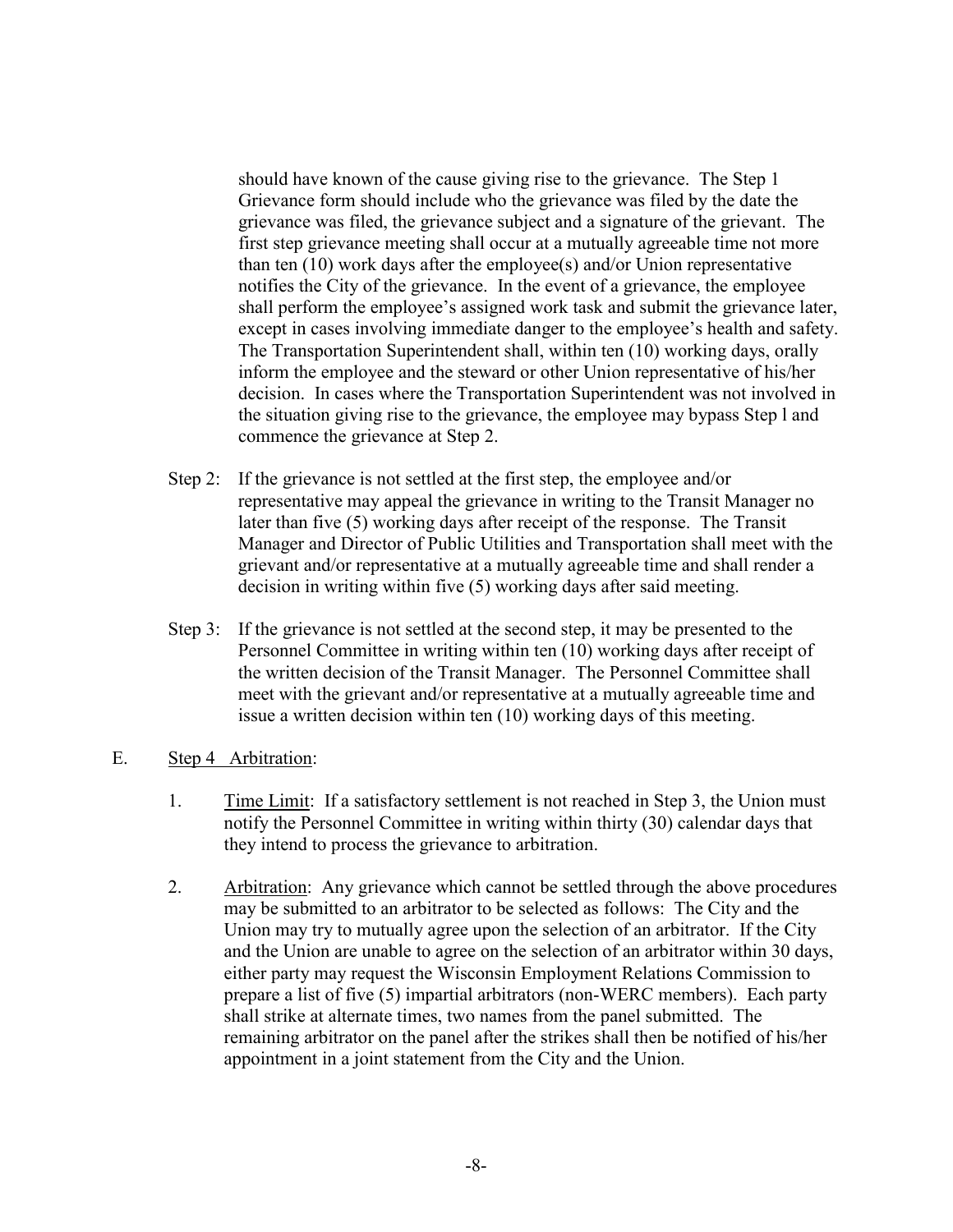- 3. Arbitration Hearing: The arbitrator selected or appointed shall meet with the parties at a mutually agreeable date to review the evidence and hear testimony relating to the grievance. Upon completion of this review and hearing, the arbitrator shall render a written decision to both the City and the Union which shall be final and binding upon both parties.
- 4. Costs: The cost of the arbitrator shall be shared equally.
- 5. Transcript: Either party may request a transcript, but the party requesting the transcript shall pay the cost. When the arbitrator requests a transcript, both parties shall share the cost of the transcript equally.
- 6. Decision of the Arbitrator: The decision of the arbitrator shall be limited to the subject matter of the grievance. The arbitrator shall not modify, add to, or delete from the express terms of the Agreement.
- 7. Single Arbitrator: The parties may agree to a single arbitrator who shall be a member of the Wisconsin Employment Relations Commission staff.
- F. Past Grievances: Past grievances may not be filed under the provisions of this procedure and all grievances filed which bear a filing date which preceded or is the same as the expiration date of this Agreement must be processed to conclusion under this procedure.

### <span id="page-9-0"></span>**Article 7 - No Strike No Lockout**

- A. Strike Prohibited: The Union hereby agrees that neither it nor any of its members will strike during the term of this Agreement.
- B. Union Action: Upon notification by the City to the Union that certain of its members are engaged in a violation of this Provision the Union shall immediately order such members to return to work. In the event that a strike not authorized by the Union occurs, the Union agrees to take all reasonable effective and affirmative action to secure the members' return to work as promptly as possible.
- C. Penalties: In the event of a violation of this section, the City may take reasonable disciplinary action against those employees violating the Agreement.
- D. No Lockout: The City agrees that it will not lock out any of its employees during the term of the Agreement unless such employees refuse to return to work when ordered by the Union to do so.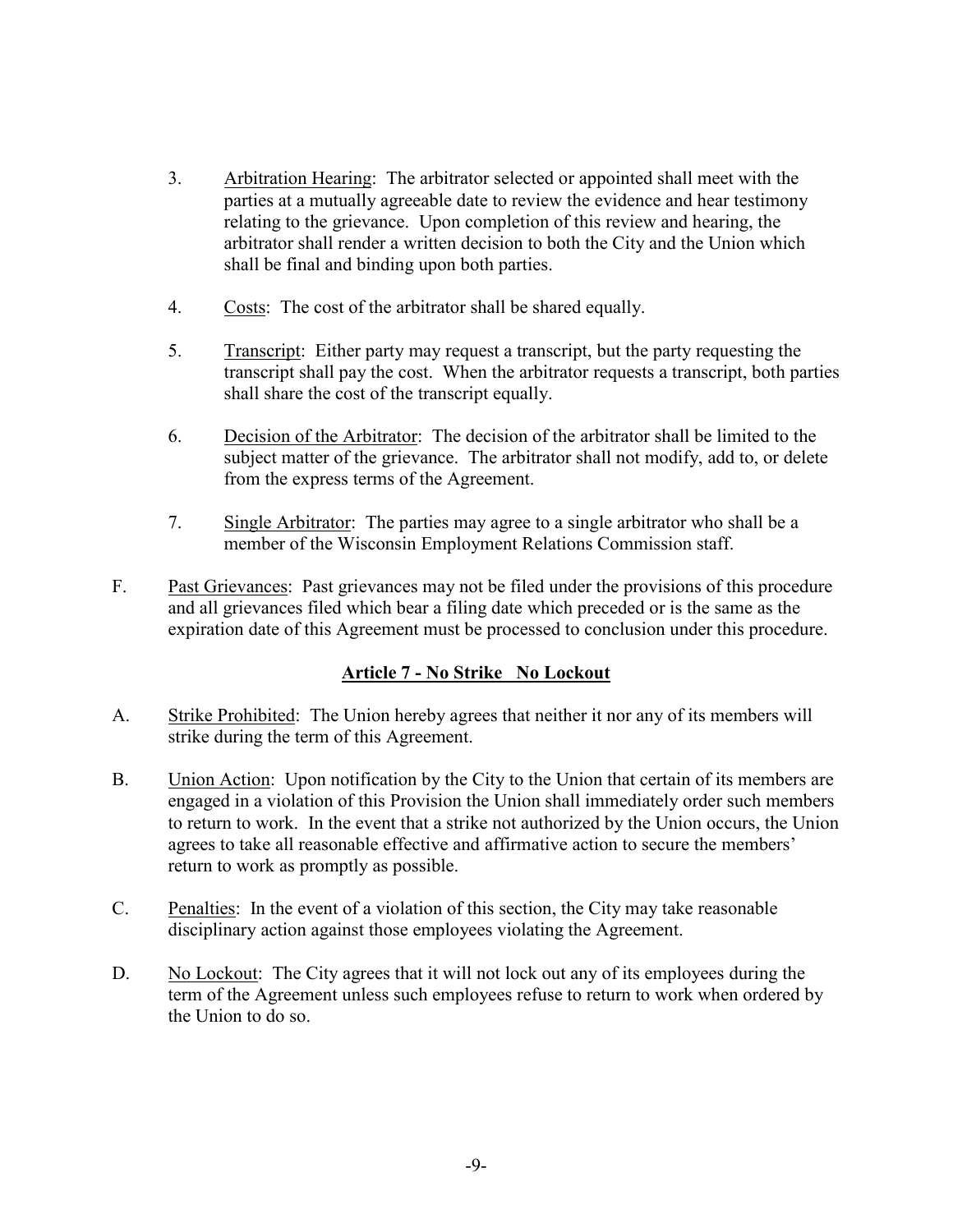## <span id="page-10-1"></span><span id="page-10-0"></span>**Article 8 - Job Availability**

It shall be the policy of the City to provide steady employment where and whenever possible. Nothing in this Agreement shall, however, be construed as a guarantee of any particular job or position that is unnecessary and is not in the interest of efficient and economical business management and administration. If work is not available for any of the job classifications set forth in this Agreement, nothing contained herein shall be construed as prohibition on the part of the City to make such reductions in the Transit Department as are required.

### **Article 9 - Hours of Work and Route Bidding**

- A. Normal Work Hours: The bus driving schedule shall be developed by scheduling Monday work first, Tuesday work second, Wednesday work third, Thursday work fourth, Friday work fifth, and, if necessary, Saturday work sixth.
	- 1. For Regular CDL and Non-CDL Operators: The bid work to which they are assigned Vis a Vis the bid process as described in Paragraph F.
	- 2. Part-Time CDL Operators: Assignment of driving shall be awarded to the most senior part time operator whose work schedule allows them to assume the entire piece of substitute or extra hours without subjecting the City to overtime liability. This process shall continue through the seniority list of employees.

If the employer changes the schedule after noon (12:00 p.m.) on Thursday, the employer must notify the employee(s) affected.

Mechanics: The normal work schedule for the full-time mechanic shall be Monday through Friday 7:30 a.m. to 3:30 p.m. and 9:30 a.m. to 5:30 p.m. The normal work schedule for the part-time mechanic shall be Monday through Friday 5:30 a.m. – 9:30 a.m. The normal hours of work may be modified by the Department as needed to cover for an employee on leave or unavailable to work their normal hours.

- B. Wheelchair Van Regular Operator: Normal work week shall consist of 40 hours, no less than eight (8) consecutive hours per day, with one (1) thirty (30) minute paid lunch break mutually scheduled, Monday through Friday.
- C. Non-Bid Route Operators: Bid routes on Saturday shall be "normal work hours."
- D. Differential: Operators working Late Night Shift, shall be compensated an additional eighty cents (\$.80) per hour. Operators shall be compensated an additional twenty-five cents (\$.25) per hour for Saturday (excludes Late Night Shift). Operators shall be compensated an additional twenty-five cents (\$.25) per hour for bus washing duties that are scheduled in their bid route.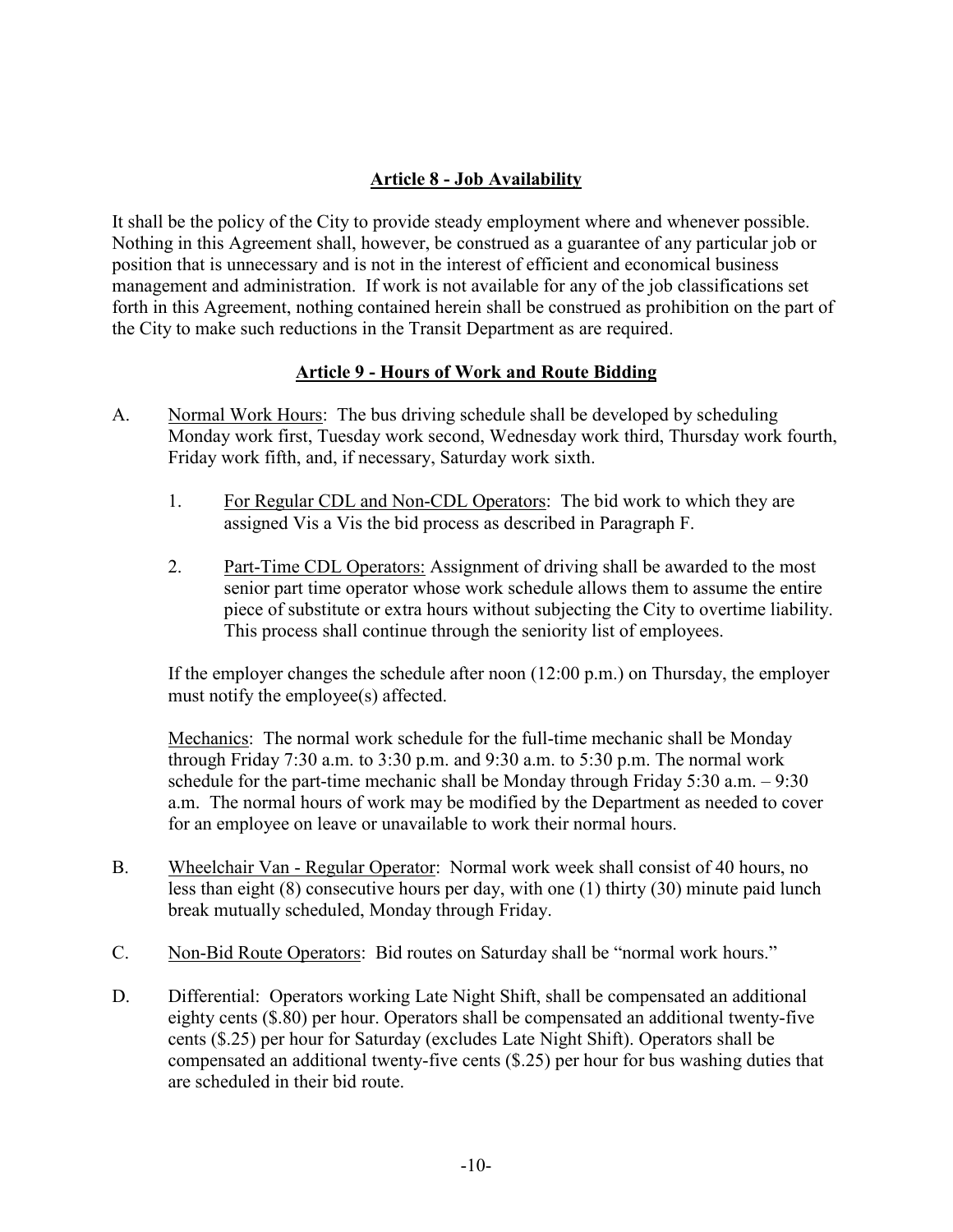- E. Special Events: Operators shall receive a minimum of three (3) hours of paid work for special event transportation unless the special event work immediately precedes or follows the Operator's normal scheduled work.
- F. Rest Breaks CDL and Non-CDL Operators: A thirty (30) minute paid break shall be provided to all Operators provided their hours worked meet or exceed seven (7) consecutive hours in a workday. An Operator who works at least eleven (11) consecutive hours will be provided a second thirty (30) minute paid break. If a trade exercised between two (2) Operators causes an Operator to work at least eleven (11) consecutive hours, the Operator shall not receive the second thirty (30) minute paid break.

Rest Breaks – Mechanics: a thirty (30) minute paid break shall be provided to all mechanics so long a**s** their hours worked meet or exceed seven (7) consecutive hours in a workday.

- G. Route Bidding: Employees shall be assigned work on a "bid" basis. Each employee shall have not more than one bid. CDL and Non- CDL Operators shall have separate route biddings. Work will be bid by seniority:
	- 1. Semi-annually. All bid work will be reposted semi-annually. Bidding will begin December 1 and June 1. Bids will be reassigned on January 1 and July 1 following bidding.
	- 2. When there is leave of absence projected to be four (4) or more consecutive weeks.
	- 3. Upon resignation, termination, promotion, transfer or death.
	- 4. A schedule change of one-half hour or more, or development of a new schedule occurs. Bid routes will be posted for bid for ten (10) days prior to the implementation of schedule change unless the change is temporary (four weeks or less).

Bidding shall be based upon posted seniority list.

NOTE: All operators currently assigned a route shall keep that route; i.e., there will be no retroactive route bidding.

Re-bids under subsections 2. 3., and 4. above shall be available for bid for a period of no more than five (5) consecutive days to overlap two (2) consecutive weeks. All assignment of routes done by virtue of the bid process will be implemented within five (5) workdays of completion of the bid process. An employee on leave under 2 above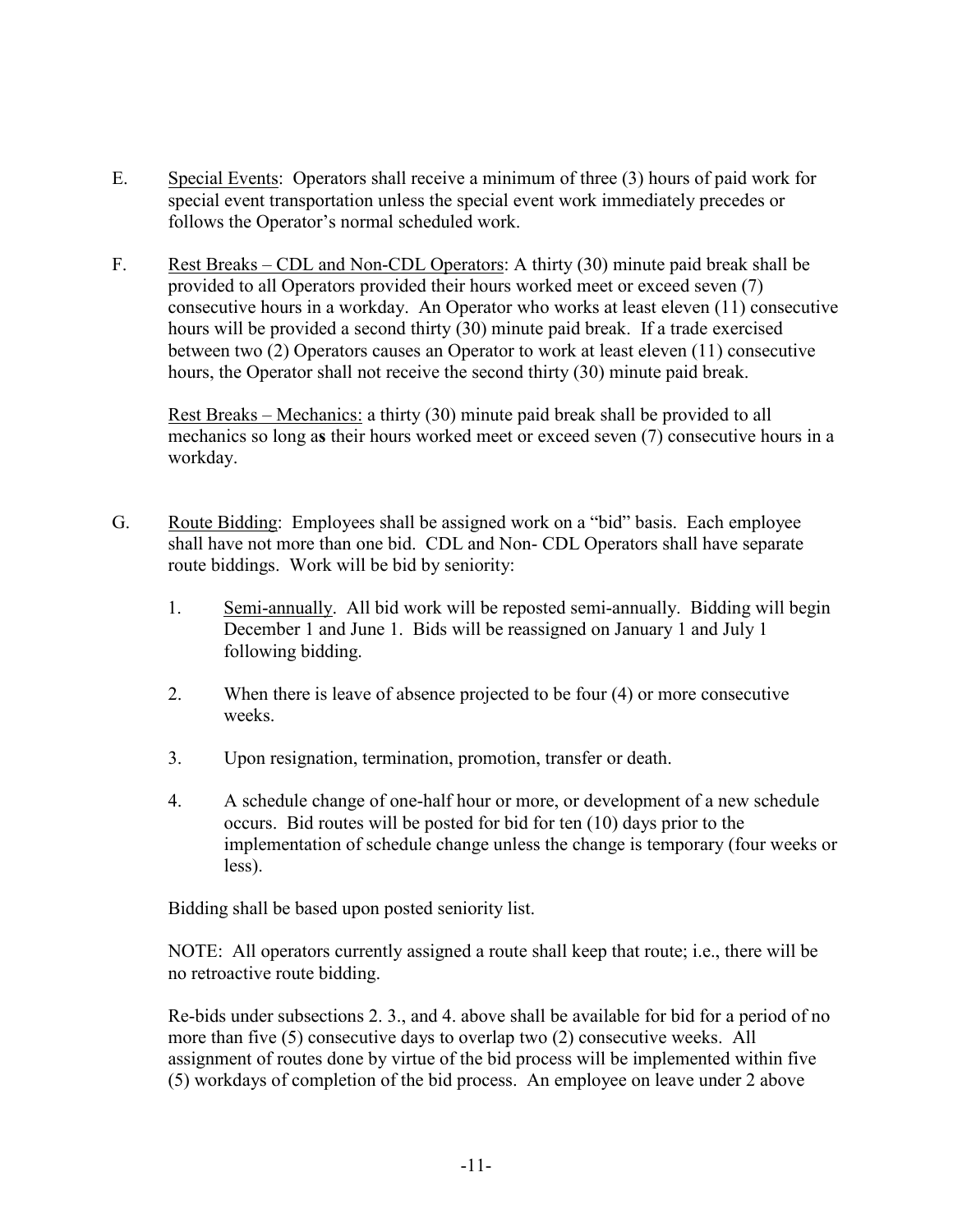shall retain the employee's bidding rights and, upon return from leave, shall be returned to the employee's bid.

- H. Under sub-sections 2 and 3 above, re-bids shall include all Operators. All Operators by seniority, will have an opportunity to re-bid. (Each Operator will have a choice to either remain in their current bid route or choose the open bid.)
- I. Emergency bookings (less than one (1) hours' notice): When no substitute operator is available within 45 minutes, it may be handled in one of two ways.

### CDL Operators

- 1. Any available Operator may accept the piece of work for no more than two (2) hours at time and one half (1 1/2) by which time the normal booking process will have secured an Operator. A maximum of two (2) hours pay at time and one half (1 1/2) will provide this emergency fill in assignment, unless this causes the employee to work more than forty (40) hours, then employees shall be paid in line with Article 11.
- 2. Management personnel may take the piece of work only until such time an Operator is assigned to work via the normal scheduling process.

#### Non-CDL Operators

- 1. When no substitute Operator is available for the work, the Supervisor shall take the piece of work until such time a substitute operator is secured to take the work.
- J. Substitute or Extra Hours: Substitute or extra driving hours shall be distributed as follows:

#### CDL Operators

- 1. The most senior part-time operator whose work schedule allows them to assume the entire piece of substitute or extra hours without subjecting the City to overtime liability. This process shall continue through the seniority list of employees.
- 2. If no one is available for the entire piece of substitute or extra hours, then the piece of substitute or extra hours may be split, and offered by seniority first and Operator availability second.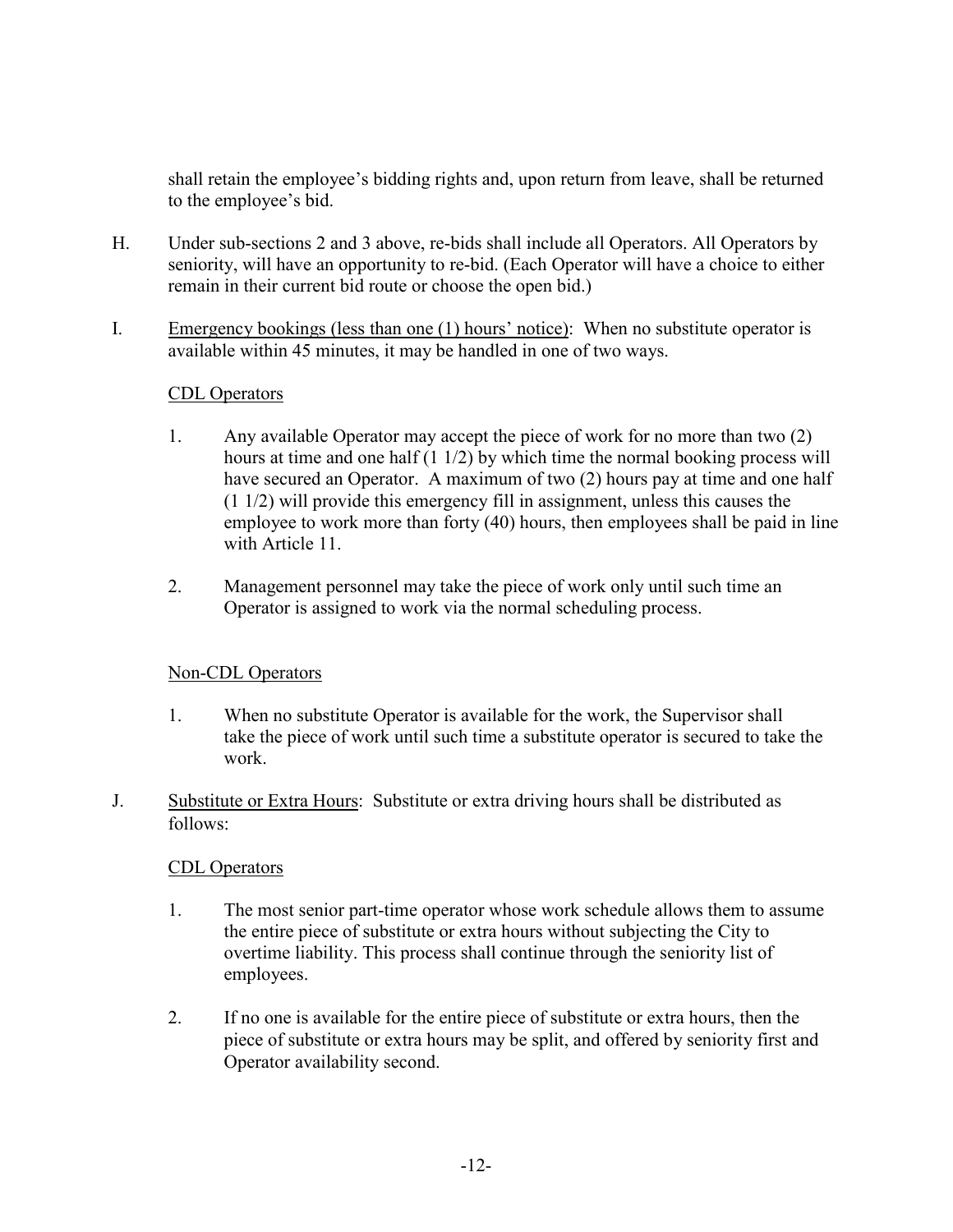- 3. If Operators are not found available for the substitute or extra driving, said available hours shall be assigned to the Operators by reverse seniority.
- 4. An Operator will have twenty-four (24) hours following the weekly Thursday posting of the driving schedule to turn down substitute and extra hours. The weekly schedule will not be considered final until 12:00 pm on Friday.
- 5. Administration of this Article will not subject the City to overtime liability, in the event there are Operators remaining who are available to cover the shift without subjecting the City to overtime. In the event that the shift cannot be covered without subjecting the City to overtime, the City agrees to pay overtime in accordance with Article 10.

#### Non-CDL Operators

1. The most senior part-time operator whose work schedule allows them to assume the entire piece of substitute or extra hours without subjecting the City to overtime liability. This process shall continue through the seniority list of employees.

If there are no part-time Operators available, a substitute Operator shall be offered the work.

2. Point Plus Paratransit hours shall be offered to Non-CDL Operators when no CDL Operator is available.

Non-CDL Operators shall receive CDL Operator rate of pay based on Appendix "A" wage rates when covering Point Plus Paratransit hours.

### <span id="page-13-0"></span>**Article 10 - Overtime**

A. Bus Operators:

All bus operators shall be paid at time and one half  $(1\frac{1}{2})$  the regular pay for all work over forty (40) hours. Funeral leave, vacation and holiday time shall be considered time worked for computing overtime.

Overtime shall be offered by seniority when all Operators who are available to work the entire shift are at or above forty (40) hours in the week. Operators who are scheduled to work wash hours on an overtime basis may donate wash hours to other bargaining unit employees. Such donation shall normally occur within 24 hours of posting the schedule on a form provided by the City.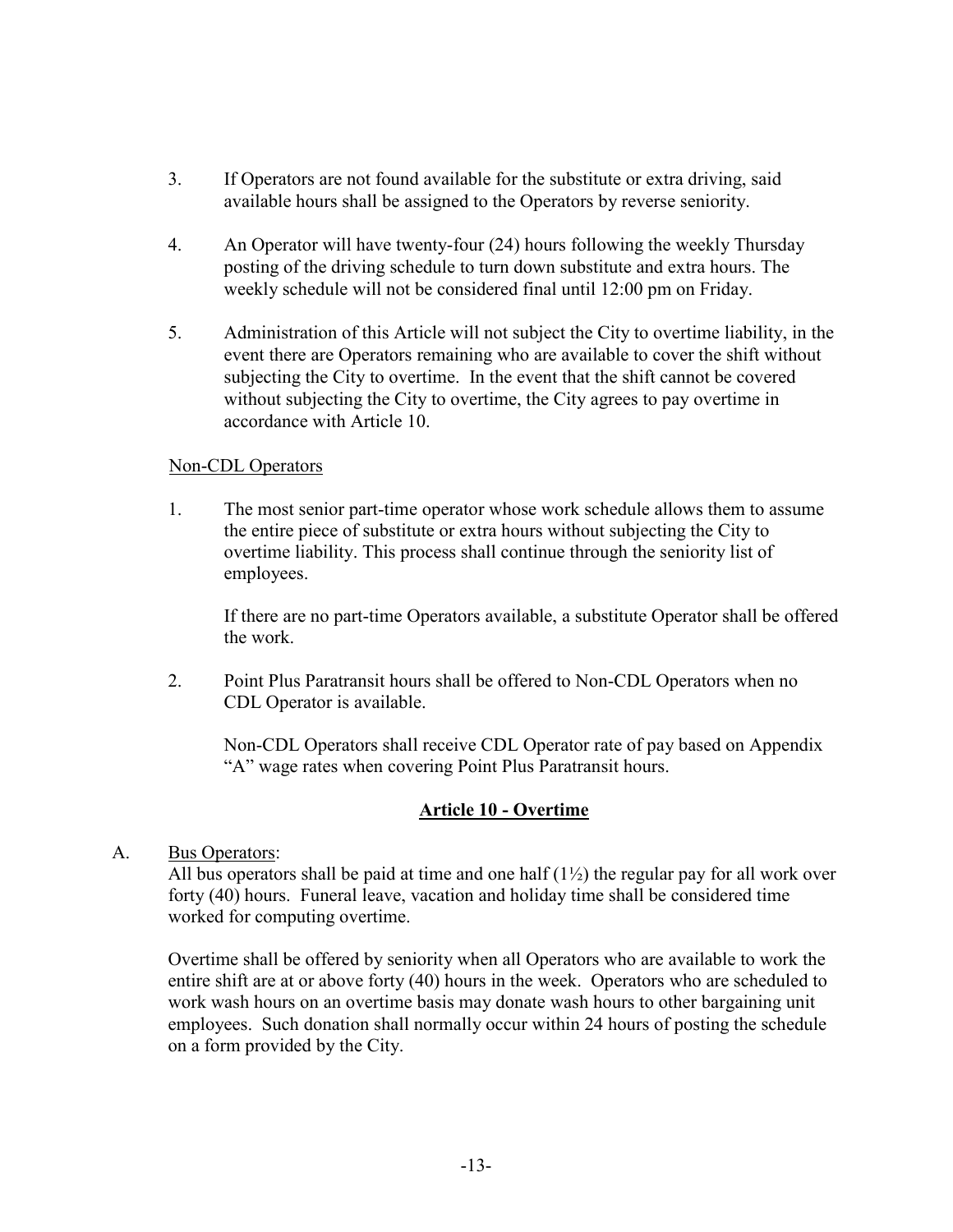- B. Sunday Call in Pay Bus Operators: In addition to the above, any employee called in to work on Sunday shall receive a minimum of two (2) hours at time and one half (1½) and all subsequent hours be paid at time and one half  $(1\frac{1}{2})$ .
- C. Mechanics:

All mechanic employees shall be paid time and one-half  $(1 \frac{1}{2})$  the regular pay for all hours worked over eight (8) hours per day or forty (40) hours per week. Funeral leave, vacation and holiday time shall be considered time worked for computing overtime.

- D. Call in Pay Mechanics:
	- 1. When a full-time or part-time mechanic is called to work outside of the normal work schedule, and physically reports to work, the employee shall receive no less than two (2) hours pay at the rate of time and one-half (1 $\frac{1}{2}$ ) for each call.
	- 2. The provision shall not apply if notice is given prior to the end of the employee's regular shift.
	- 3. The mechanics shall be called in according to the call list.

## <span id="page-14-0"></span>**Article 11 - Holidays**

A. Holidays: CDL Operators, Mechanics including probationary employees, shall receive the following holidays with pay:

| New Year's Day | Labor Day        |
|----------------|------------------|
| Memorial Day   | Thanksgiving Day |
| Fourth of July | Christmas Day    |

Holiday pay for a full-time or part-time employee shall be based upon the employee's scheduled bid hours for the day on which the holiday falls. Holiday pay for part-time employees who are regularly scheduled off on the holiday will be four (4) hours of pay at the employee's regular rate.

In addition, each employee, except probationary employees, shall be allowed four (4) floating holidays off with pay annually. The date of the floating holiday shall be agreed between the employee and the Transit Manager so as not to disrupt the efficiency of the department. Floating Holidays are provided in lieu of these days:

| Good Friday       | Day Following Thanksgiving |
|-------------------|----------------------------|
| Christmas Eve Day | 1 Personal Floater         |

Non-CDL Operators including probationary employees shall receive the following holidays with pay, and shall receive one (1) personal floater after the successful completion of their probationary period.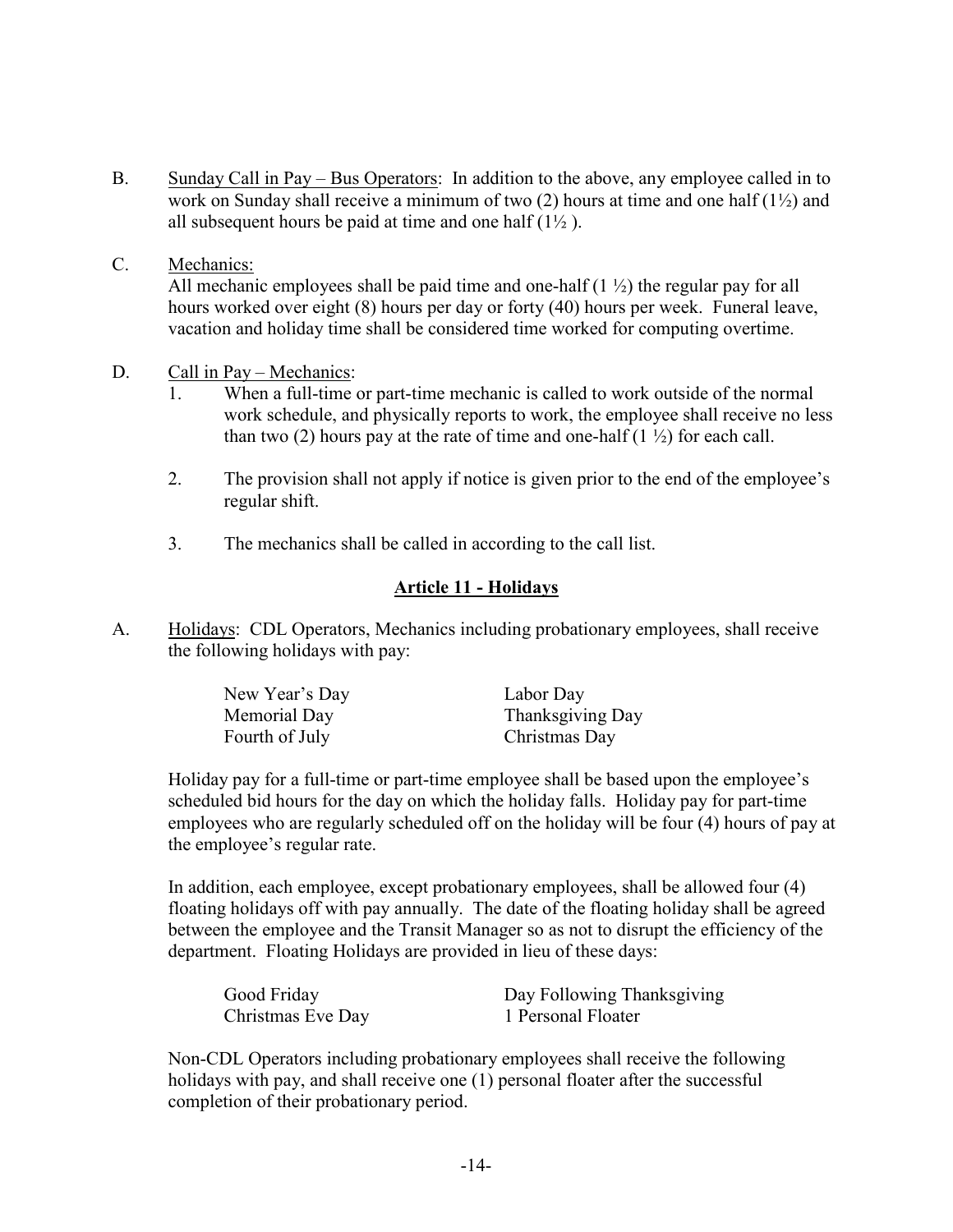New Year's Day Labor Day Memorial Day Thanksgiving Day Fourth of July Christmas Day Christmas Eve Day

Good Friday Day Following Thanksgiving

A probationary employee, who successfully completes the employee's probationary period in the calendar year in which the employee was hired, shall be entitled to receive the personal floater and any other floating holidays which may accrue between the end of the probationary period and the end of the calendar year. A probationary employee, who successfully completes the employee's probationary period in the calendar year following the year the employee was hired, shall have no personal or floating holidays from the prior calendar year, but shall be entitled to receive the personal floater and any other floating holidays which may accrue between the end of the probationary period and the end of the calendar year.

Floating holidays must be taken in a full shift and used by the end of the calendar year. Floating holidays will not be carried over into the next calendar year, nor cashed out if not taken.

- B. Requirements: The employee must be in attendance on the workday immediately preceding and immediately following the holiday to be eligible for the holiday pay, except when:
	- 1. On scheduled vacation;
	- 2. On sick leave;
	- 3. On authorized leave approved by the Transit Manager;
	- 4. On funeral leave.
- C. Scheduling of Holidays: If any of the above holidays fall on a Sunday, the following day will be considered the holiday. If any of the above holidays fall on a Saturday, the employees shall receive a compensatory day off in lieu of the holiday. This compensatory time shall be mutually scheduled. The employee and the department head shall mutually agree on the day off so as not to interrupt the efficiency of the department.
- D. Work Performed on a Holiday: When an employee works on a holiday, the employee will receive the employee's holiday pay plus time and one half  $(1\frac{1}{2})$  pay for the hours worked. In order to qualify for such pay, such employee must have actually reported for work and must have been able and available for work when called. Holidays shall be considered as time worked in computing overtime.
- E. Employees shall be allowed to combine vacation with floating holidays when scheduling time off.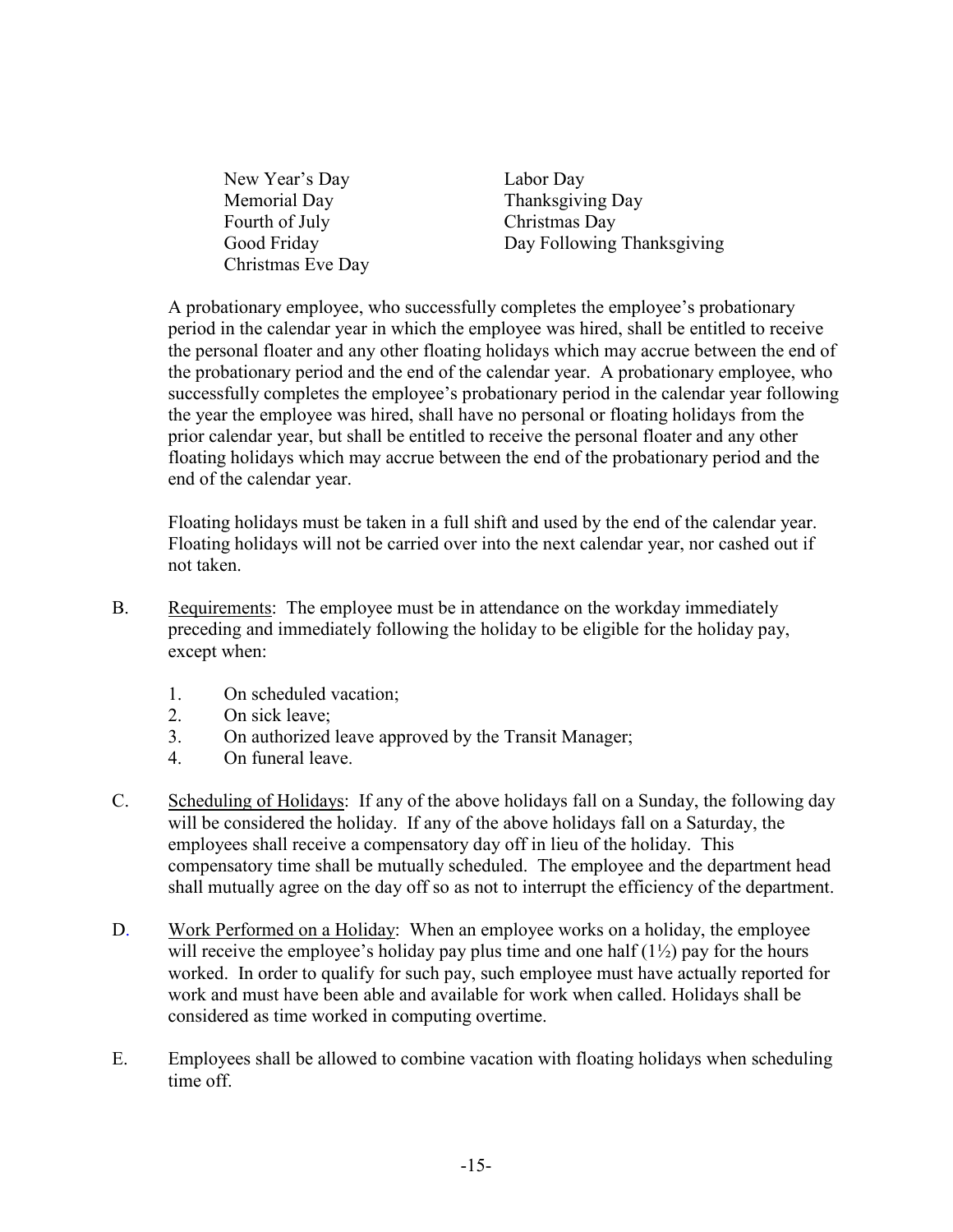## <span id="page-16-0"></span>**Article 12 - Sick Leave and Injury Allowance**

- A. Sick Leave: Any employee prevented from working because of disabling sickness or disability due to injury not covered by standard Worker's Compensation insurance, shall receive sick leave allowance with pay. The employee shall receive one hundred percent (100%) of the employee's normal hourly rate for each hour of time lost. If an employee is off more than three (3) consecutive days, the employee shall provide the Employer with a certificate from a physician, nurse practitioner, chiropractor, or other health care professional.
- B. Time Allowed: The sickness or injury allowance time shall be determined as follows:
	- 1. Monthly Accrual: One (1) day allowance for disabling sickness during each calendar month of employment. However, no employee shall be able to draw accumulated sick leave benefits until the employee has completed six (6) months of service.
	- 2. Accumulation: Any employee, during absence from work because of such disabling sickness or injury, shall be entitled to the pay as provided in this section to the extent of the employee's accumulated allowance and thereafter such an allowance shall again accumulate on the same basis.
	- 3. Prescheduled Appointments: An employee shall be allowed off for prescheduled medical appointments only if no other employees are prescheduled off for either vacation, floating holiday(s) or appointments.
- C. Accrued Sick Leave Credit: All employees covered by this Agreement who actually retire from City service at the age of 55 or over or retire due to disability and apply for a retirement annuity from the Wisconsin Retirement Fund, shall be entitled to the following:
	- 1. Employees shall have one hundred percent (100%) of their unused sick leave credits (at the time of retirement) converted to a monetary value (the number of days of accumulated sick leave times normal daily rate of pay received immediately prior to retirement) and said amount, not subject to state or federal taxes, shall be deposited into the employer's individual PEHP account. The maximum sick leave converted for use toward the payment of the hospital and surgical insurance shall not exceed a total of one hundred thirty (130) days.
	- 2. Employees shall retain the option to participate in the City's group hospital and surgical insurance by paying the hospital and surgical insurance cost (full premium) as may be charged such employee and dependents by the company carrying the City's group hospital and surgical insurance.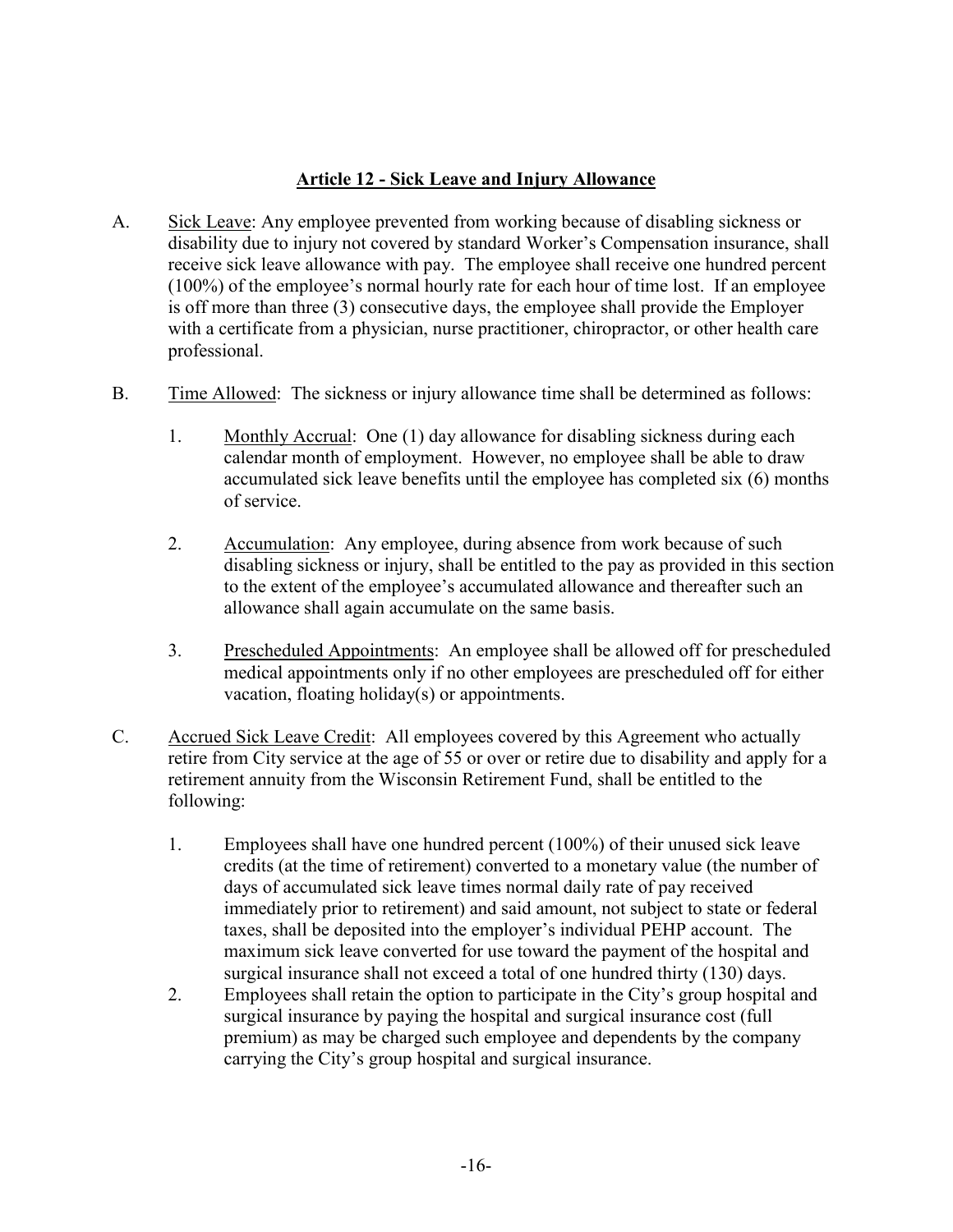3. Should an employee die while still employed by the City, the above benefit would apply to the employee's spouse.

#### D. Bonus Days

If an employee does not utilize sick leave during six (6) months of the calendar year (January 1 - June 30 or July 1 - December 31) the employee will be credited with an additional day of sick leave or, at the employee's option, a bonus day. For each subsequent six (6) month interval without the use of a sick day, the employee will be credited with an additional two (2) days of sick leave or at the employee's option two (2) bonus days.

Once a sick day is used, the employee will only receive one (1) additional bonus day for the next six (6) month cycle. The employee will be eligible to earn two (2) bonus days each subsequent six (6) months as described above if no sick leave is used for the first six (6) month period.

Bonus days shall be scheduled off in full day increments and must be used within one (1) year of issuance.

### **Article 13 – Post Employment Health Plan**

The City agrees to establish a Post Employment Health Plan (PEHP) in accordance with applicable sections of the Internal Revenue Service Code, for accrued sick leave conversion (130 maximum) at the time of retirement. The City agrees to pay the administration fee. In addition, employees will be required to "convert" unused vacation time (upon retirement) into their individual PEHP account.

### <span id="page-17-1"></span><span id="page-17-0"></span>**Article 14 - Vacations**

A. Annual: Full-time employees shall receive vacations with pay based on their length of service in accordance with the following schedule:

| After twelve (12) months      | one $(1)$ week $(40$ hours)                            |
|-------------------------------|--------------------------------------------------------|
| After two $(2)$ years         | two $(2)$ weeks $(80$ hours)                           |
| After seven (7) years         | three $(3)$ weeks $(120$ hours)                        |
| After thirteen (13) years     | four $(4)$ weeks $(160$ hours)                         |
| After twenty $(20)$ years     | five $(5)$ weeks $(200$ hours)                         |
| After twenty-five (25) years  | five (5) weeks and one (1) day $(208 \text{ hours})^*$ |
| After twenty-six $(26)$ years | five (5) weeks and two (2) days (216 hours)*           |
| After thirty $(30)$ years     | $six(6)$ weeks (240 hours)                             |

Vacation benefits for employees will be determined on prorated basis. Subject to Article 28.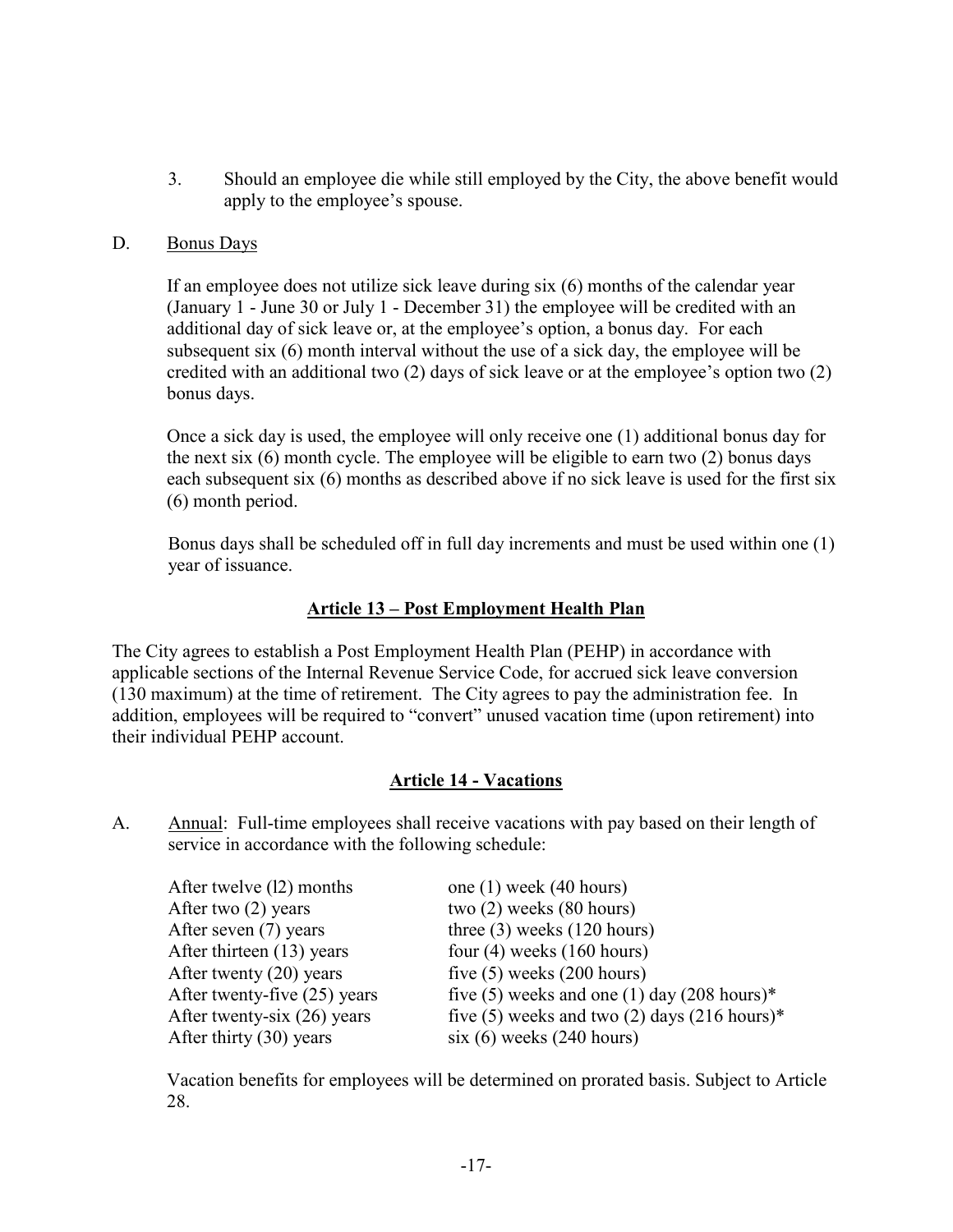Replacement Operator shall take scheduled time off based on their prorated benefits. (i.e. - If employee is accruing benefits at 80%, then one week of vacation, floating holidays and bonus days would equal 32 hours).

Vacation shall be taken in full day increments however, each employee, after having worked two years for the City, shall be eligible to take two days of vacation in one-half day increments.

- B. Vacation Dates: Employees will be allowed to use ten (l0) days (two weeks) of their allotted vacation in periods of less than one (1) full week. Operators assigned to Saturday work may use a maximum of three (3) of the allotted ten (10) vacation days on Saturday. Employees who request such vacation time must do so at least five (5) days in advance, excluding weekends, except in cases of emergency where it is not possible to give advance notice and permission is granted by the Transit Manager.
- C. Employees on Sick Leave: Any employee carried on the payroll while ill or disabled shall be entitled to the same vacation with pay to which the employee would be entitled if not disabled or ill.
- D. Seniority: The employee holding highest seniority in service shall select vacation time first and so on according to seniority. Vacation requests shall be made by March 1 and approved by the Transit Manager
- E. Employees with a campus bid route shall be able to use paid vacation only, during nonscheduled work time when UWSP campus is not in session, Monday through Friday. Employees will be charged time off based on their prorated benefits. Vacation must be taken in full day increments.
- F. Vacation Carryover: Employees eligible for two (2) or more weeks of vacation may carry over up to one (1) week, based on their current bid route.
- G. Termination Benefits: Employees whose services are terminated (death, quit or discharge) shall receive pay for all unused earned vacation at the time of separation. A prorated vacation for the current vacation year shall be paid at the time of separation at the rate of one twelfth (1/12) of a full vacation for each full month of service beyond the employee's anniversary date except in the case of an employee who quits and fails to give at least two (2) weeks prior notice.
- H. Weather/Service Cancellation Days: Non-CDL Operators may use a vacation day or report to work to assume duties as assigned for the duration of his/her shift when the Aging and Disability Resource Center is cancelled due to weather related closings or other unexpected closings of the Center.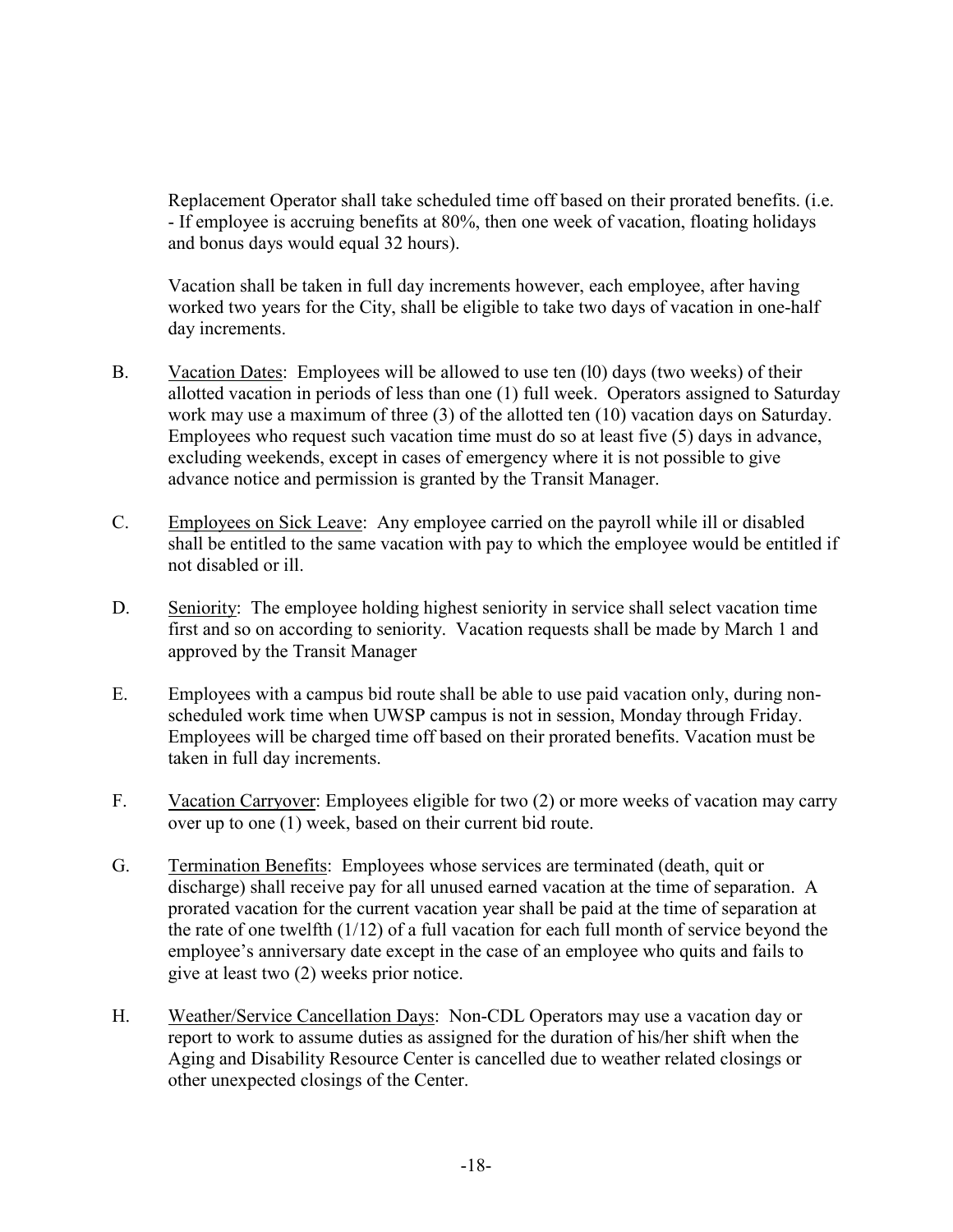#### I. Number of Operators Allowed Off

CDL Operators: The number of CDL Operators allowed off at any given time shall not exceed 15% of the total number of CDL Bid Routes when UWSP is in full session, and not to exceed 25% when UWSP is not in full session.

Saturday CDL Operators: One (1) Operator is allowed off at a time.

Non-CDL Operators: One (1) Operator is allowed off at a time.

Any Operator, CDL or Non- CDL, not available to fill a shift for any reason, is considered an "Operator off".

J. Lock Out Days

Fill in operators who take time off the Friday before the Saturday or the Monday after the Saturday can lockout a Saturday shift. If approved, the operator will be considered unavailable to fill in for that Saturday.

There is a maximum of two (2) operators who can lockout a Saturday at one time. There is a limit of three (3) lockout days per calendar year, per employee.

### <span id="page-19-0"></span>**Article 15 - Funeral Leave/Death in Family**

- A. Immediate Family: Time off with pay, not to exceed three (3) days, shall be allowed in case of death in the employee's immediate family. Immediate family shall mean spouse, mother, father, stepparent, stepchild, children, brother, sister, grandchild or step grandchild, of the employee and the mother and father of the employee's spouse.
- B. Other: One (1) day off with pay shall be allowed to attend the funeral of a grandparent, aunt, uncle, nephew, niece, brother-in-law, sister-in-law of the employee.
- C. In the event of death of a current employee, all efforts will be made to allow as many staff members as possible to attend the funeral without disruption of transit services to the community.

### <span id="page-19-1"></span>**Article 16 - Other Leaves**

A. Family Emergency Leave: An employee shall be allowed to use three (3) days of sick leave for serious illness or injury in the employee's immediate family. In the event the employee needs more than three (3) days, the employee shall obtain written documentation from the attending physician and the approval of the department head. When the employee has a day(s) off on the day(s) of the serious illness or injury, the City is not obligated to pay any wages or salaries on those days. (Immediate family shall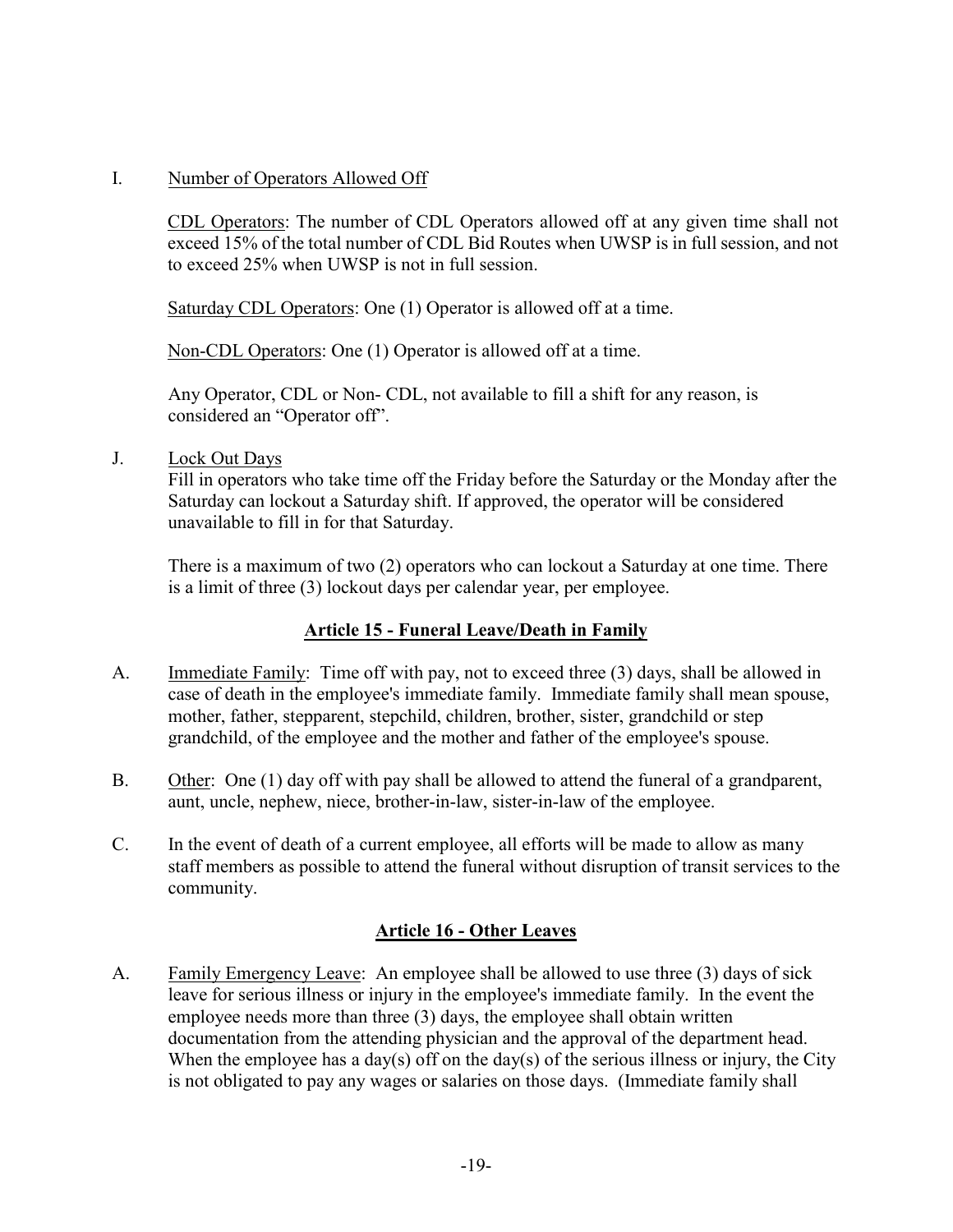mean spouse, mother, father, stepparent, stepchild, children, brother, sister of the employee and the mother and father of the employee's spouse.)

- B. Leave of Absence: Leaves of absence may be taken with fourteen (14) days notice for length of time of three (3) days, with approval from the Transit Manager. Requests for leave shall not be unreasonably denied.
- C. Maternity Leave: The employee may use sick leave if she so desires, providing the employee has enough unused sick leave in her unused account, or if not, she may use part of the leave as sick leave and the balance as unpaid leave. Employees granted such leaves will be expected to return to work, which will be to the same job or one of similar status and pay, in line with their seniority, at the end of said leave. Employees will continue to accrue seniority while on such leave if a doctor certifies that the employee is not able to return to work.

### <span id="page-20-0"></span>**Article 17 - Insurance**

- A. Life Insurance. Group life insurance shall be made available to those desiring the state group plan. The City shall pay eighteen percent (18%) of the employee's share of the premium. The City further agrees to pay the full premium of a separate \$5,000.00 policy for each employee.
- B. Health Insurance: The City agrees to pay the ninety percent (90%) of the cost of the single plan and family plan for those employees who choose coverage.

Employees who choose not to be enrolled in the health insurance program offered by the City, for whatever reason, will be paid two hundred (\$200.00) per year in lieu of insurance coverage. **Subject to Article 28.**

Employee would be responsible for 100% of the premium for dental and vision insurance plans.

Eligible employees (those averaging 20 hours per week) are able to participate in the Dental and Vision Insurance offered by the City. The City retains the right to select the provider as well as make any necessary changes to plan design.

Insurance Bill Review Reward. All members are encouraged to review itemized medical bills. Any member participating in the health insurance plan that finds an error on medical bills will be rewarded by receiving 50% of the savings to a maximum reward of \$500 per bill.

Insurance Benefit Effective January 1, 2015, the City will implement a high deductible health insurance plan with at \$1,500/\$3,000 deductible. All employees participating in the high deductible insurance plan shall be eligible to participate in a health savings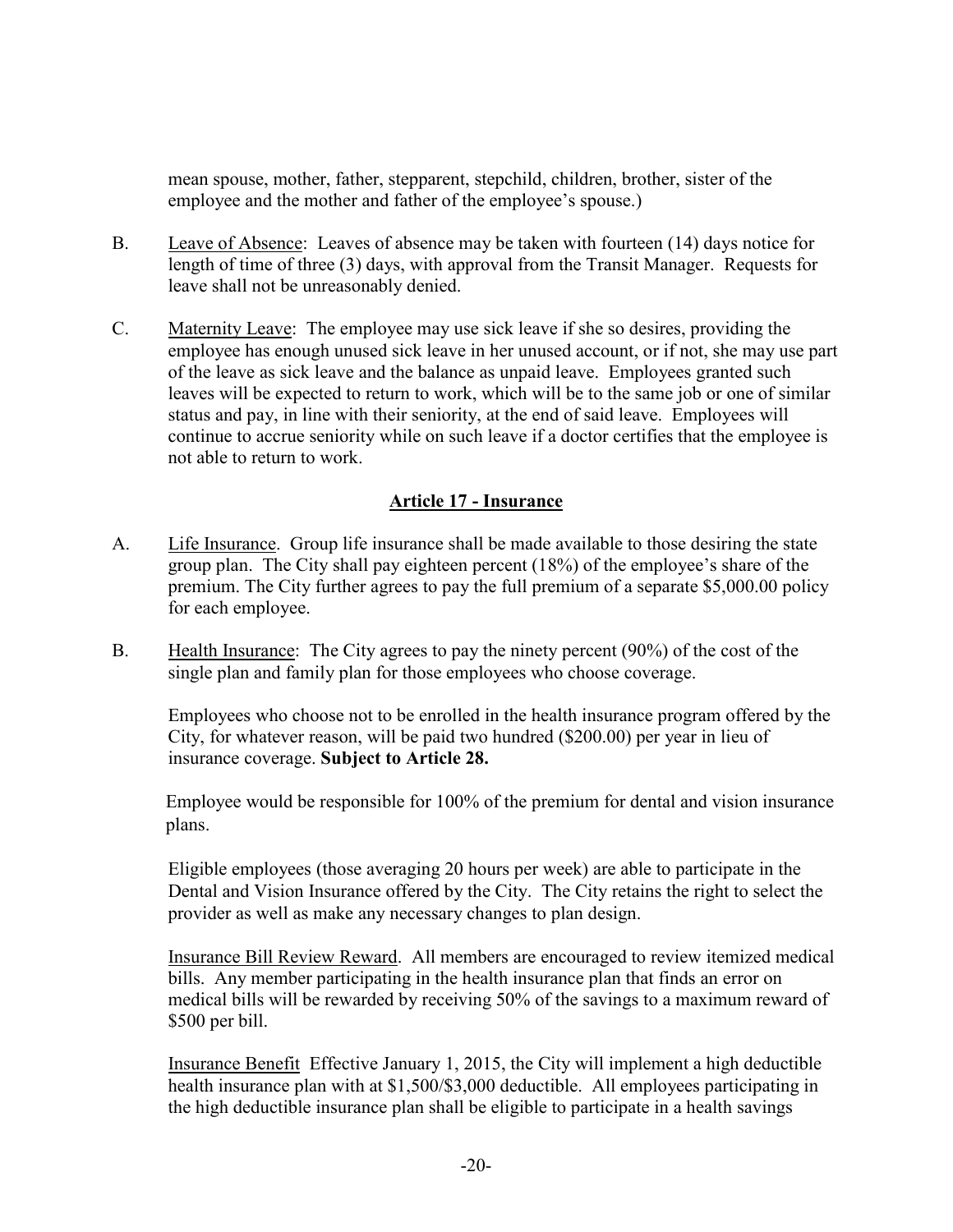account as part of the plan. Effective in January 2015, the City will contribute \$1,000 single / \$2,000 family to the health savings account on behalf of the City employee. Effective the first of the month following ratification in 2016, the City will implement a revised high deductible health plan see Plan HDHP 209396 for full plan information.

All employees participating in the high deductible insurance plan shall be eligible to participate in a health savings account as part of the plan. Effective for 2015, the City will contribute \$1,000 single plan / \$2,000 family plan to the health savings account on behalf of the City employee. Effective for 2016, the City will contribute \$500 single plan / \$1,000 family plan to the health savings account on behalf of the City employee. Effective for 2017, the City will contribute \$500 single plan / \$1,000 family plan to the health savings account on behalf of the City employee.

Starting in 2017, in the event an employee participates in the Wellness Program sponsored by the City, the City will contribute \$500 single plan / \$1,000 family plan to the health savings account on behalf of the employee for use in the succeeding calendar year.

Contributions shall be prorated for part-time employees and partial participation.

- C. Flexible Spending Account: The City shall offer a pre-tax flexible spending account.
- D. Change of Carrier: The City may from time to time change the insurance carrier and/or self-fund if it elects to do so, as long as equal or better benefits are maintained and current and future state-mandated benefits are provided.
- E. No Claim: No employee shall make any claim against the City for additional compensation in lieu of or in addition to the employee's insurance premiums paid because the employee does not qualify for the family plan, except as provided in "B" above.
- F. Income Continuation Insurance: The Employer shall offer a Disability Income Protection Policy through the State of Wisconsin. The Employer shall pay the statutorily required premium for the base coverage.
- G. Worker's Compensation: Injury leave shall be granted by the City for employees who suffer a loss of work because of a job-related injury. Employees who are granted injury leave will receive, during such leave, the difference between the employee's regular salary and the worker's compensation payments up to a maximum of forty-five (45) workdays. After the forty-five (45) workdays the employee will be allowed, upon written request, to use accrued vacation, personal or accrued holidays, sick leave or compensatory time to supplement the employee's worker's compensation benefits, up to the employee's regular gross bi-weekly pay and subject to all normal deductions.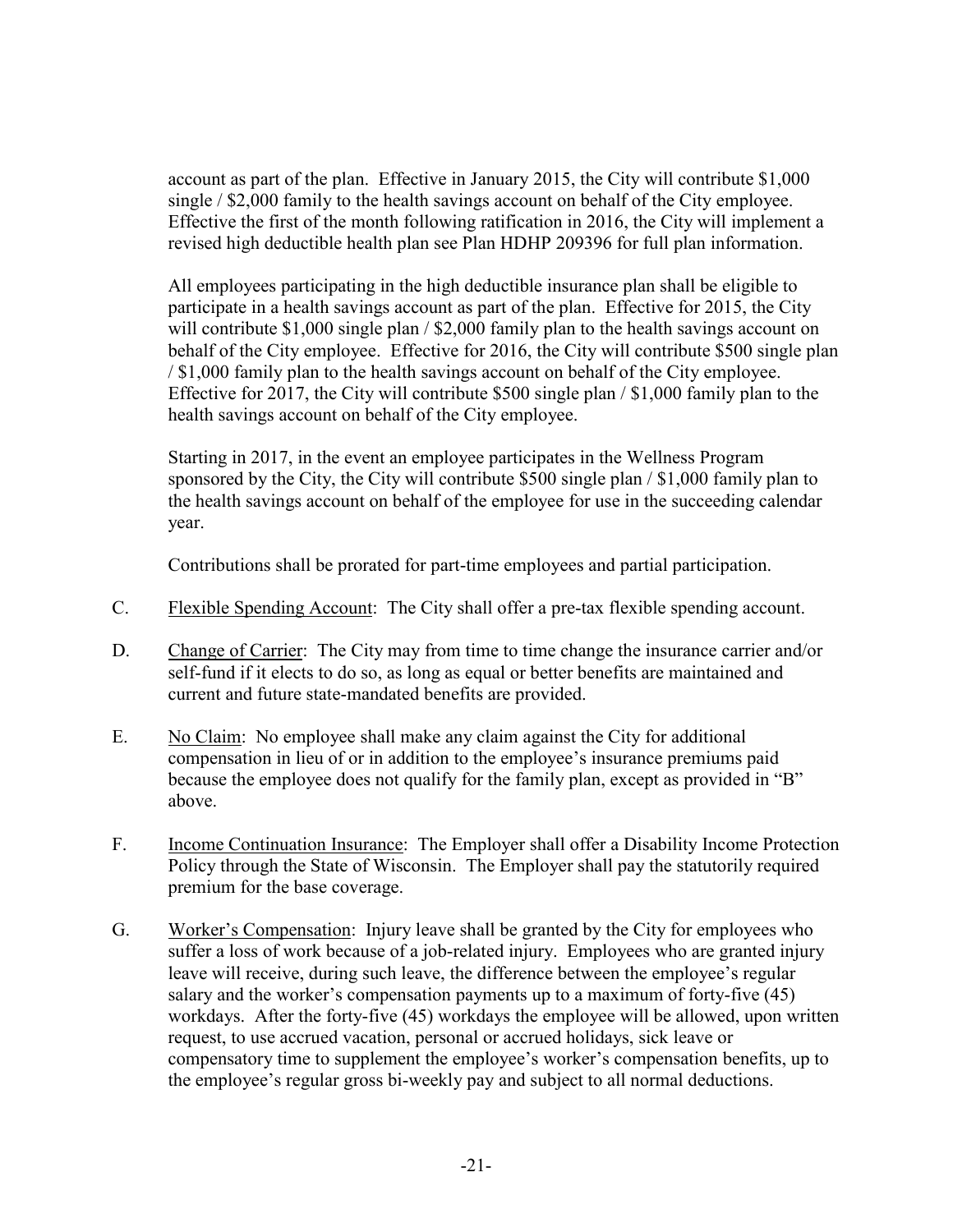The City will continue to contribute the City's share of the health and life insurance premiums through the end of the calendar month in which the forty-fifth  $(45<sup>th</sup>)$  day occurs. If the employee supplements worker's compensation with other accrued benefits, the City will continue to contribute the City's share of the health and life insurance premiums during such time that accrued benefits are used by the employee. If accrued benefits are not used by the employee to supplement worker's compensation payments, and if the employee elects to continue coverage under the health and life insurance, the employee will then be responsible for one hundred percent (100%) of the health and life insurance premiums through the end of the calendar month in which the employee returns to work.

### <span id="page-22-0"></span>**Article 18 - Dues Deduction**

- A. Dues Deduction: The Employer shall deduct monthly dues from the paychecks of all who authorized such deduction on an individual authorization form. The total amount of all dues deducted shall be paid to the treasurer of the Union on or before the end of the month in which said deduction was made.
- B. Change in Amount: Changes in the amount of dues to be deducted shall be certified by the Union thirty (30) days before the effective date of the change.
- C. New Employees: As to new employees, such deductions shall be made from the first paycheck following 1,044 hours, or nine (9) months, whichever comes first. Such deduction shall be made only if the City has received the individual authorization under Part A.
- D. List: Once each year the Employer will provide the Union with a list of employees from whom such deductions are made and deletions or additions when they occur.
- E. Union Responsibility:
	- 1. Representation: The Union, as the exclusive representative of all the employees in the bargaining unit, will represent all such employees, Union and nonunion, fairly and equally. No employee shall be required to join the Union, but membership in the Union shall be made available to all employees who apply, consistent with the Union constitution and bylaws. No employee shall be denied Union membership because of race, creed, color or sex.
	- 2. Indemnification and Hold Harmless Provision: The collective bargaining representative shall indemnify and save the Employer harmless against any and all claims, demands, suits, orders, judgments, or other forms of liability that shall arise out of or by reason of action taken or not taken by the Employer under this section.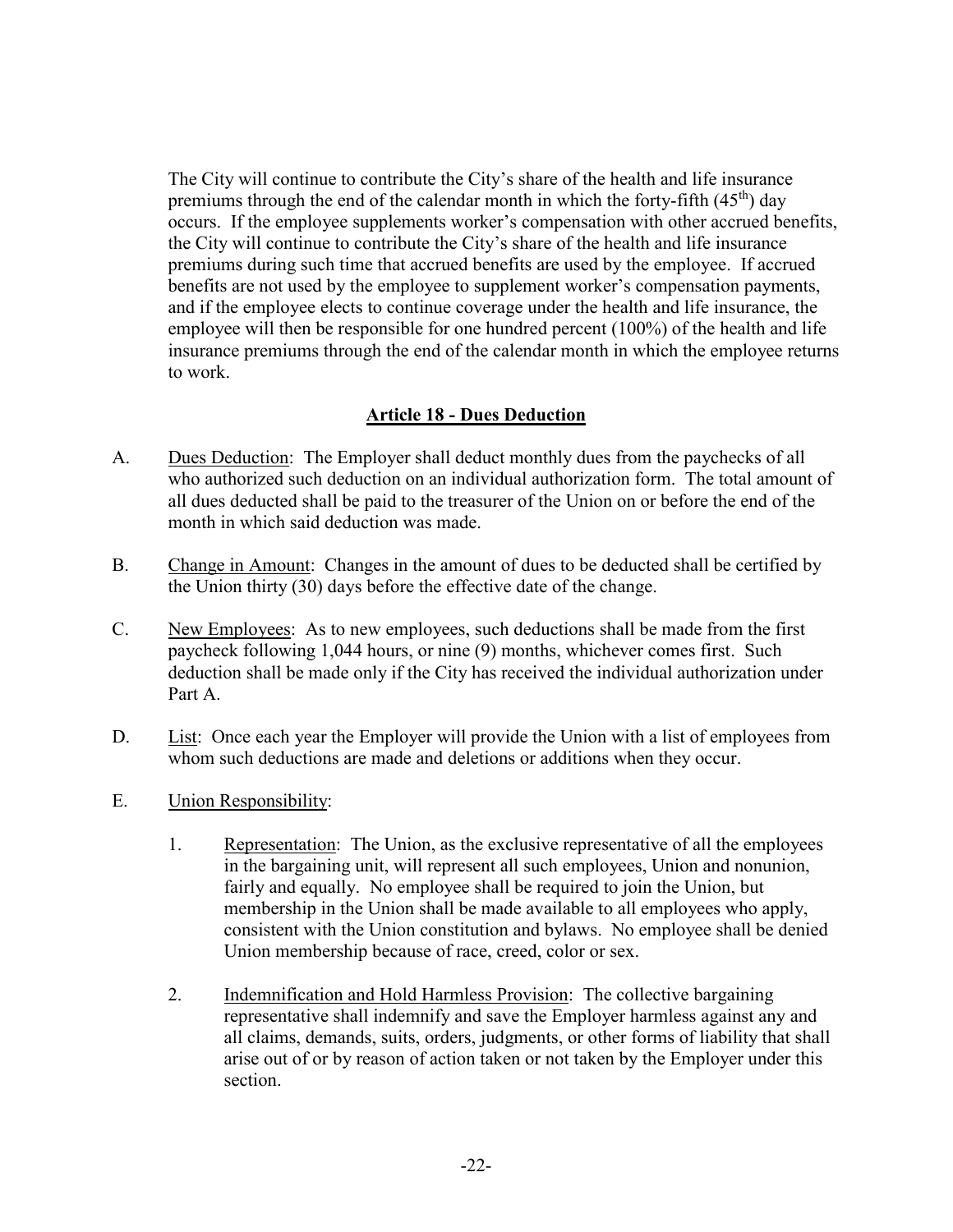F. Correction of Error: If, through inadvertence or error, the Employer fails or neglects to make a deduction which is properly due and owing from an employee's paycheck, such deduction shall be made from the next paycheck of the employee and submitted to the collective bargaining representative. The Employer shall not be liable to the collective bargaining representative, employee, or any party by reason of the requirements of this section of the Agreement for the remittance or payment of any sum other than that constituting actual deductions made from employee wages earned.

#### <span id="page-23-0"></span>**Article 19 - Longevity**

A. Benefit: The City agrees that it shall pay longevity pay for employees who have completed continuous, uninterrupted service retroactive to the date of City's initial operation of the system, as additional compensation as follows:

| \$15.00 per month |
|-------------------|
| \$25.00 per month |
| \$35.00 per month |
| \$45.00 per month |
| \$55.00 per month |
|                   |

- B. Payment: All increases in longevity shall go into effect on the anniversary date of employment of the respective employee. This shall also apply to employees entering the longevity plan after completion of five (5) years of service. Such payment shall be made monthly.
- C. Break in Service: Paid time off, authorized unpaid leave of absence, layoff, or time off on Worker's Compensation (providing the injury occurred during employment with the City) shall not be deemed as a break in continuous uninterrupted service under this section.

#### <span id="page-23-1"></span>**Article 20 - Retirement Contribution**

- A. Participation: The City shall participate in the Wisconsin Retirement System pursuant to Wisconsin State Statute 40.05. The City shall contribute the employer contribution as required by Wisconsin State Statutes. Effective the first pay period after March 13, 2011, the employee shall contribute the employee contribution as determined by WRS to the Wisconsin Retirement System.
- B. Benefit Adjustment Contribution: In addition to the amount under (A) above a benefit adjustment contribution shall be paid for participating employees whose formula rate is determined by Wisconsin Statutes governing the Retirement System. Said payment shall be made by the City. For benefit purposes this contribution shall be treated as if it were an employer required contribution.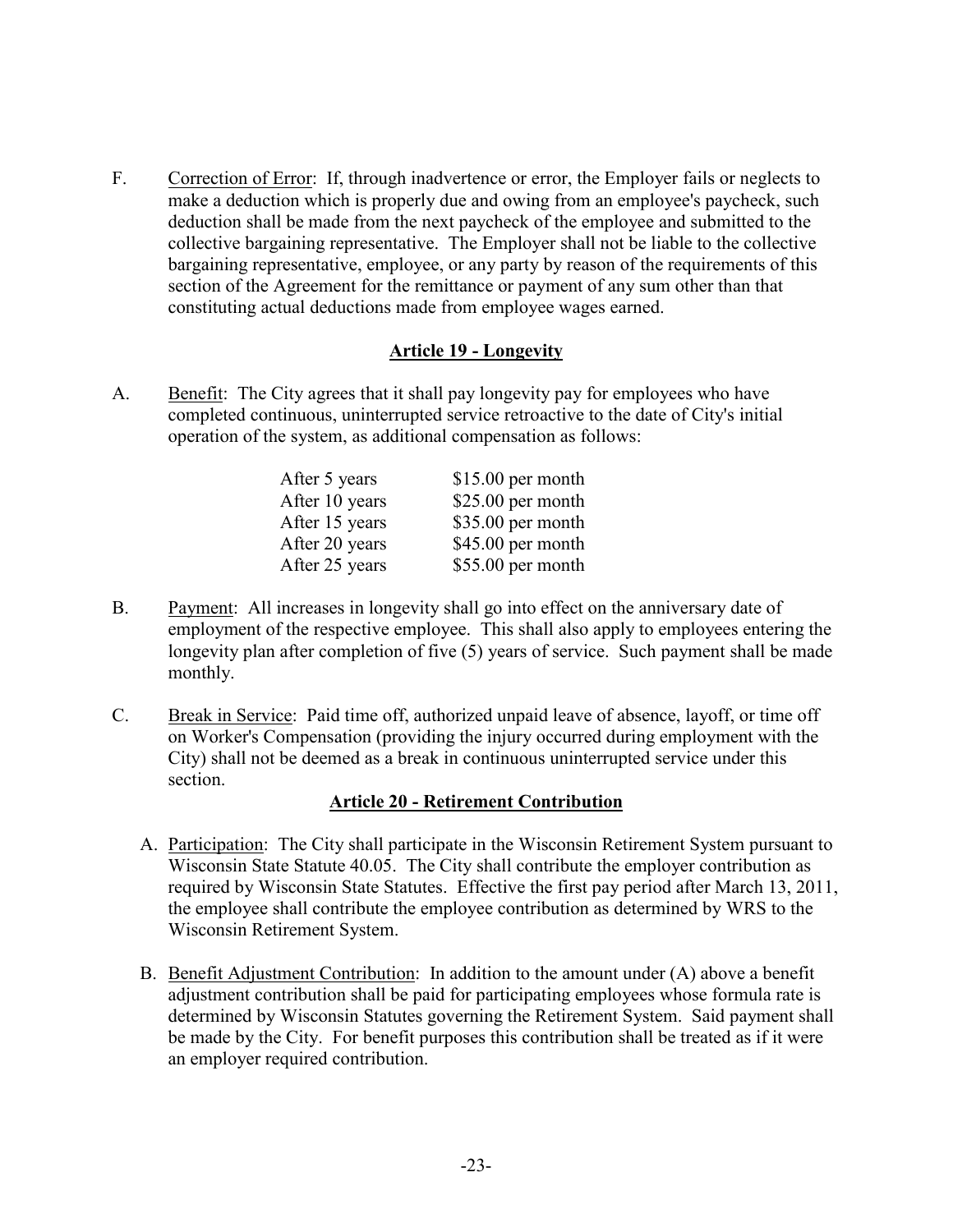Delete paragraph  $B \sim$  Benefit Adjustment Contributions effective the first pay period after March 13, 2011.

### <span id="page-24-0"></span>**Article 21 - Jury Duty Pay**

Employees who are required to serve on jury duty shall be paid by the City the difference between their jury duty pay, less mileage payments, and their normal pay. The employee shall keep the jury duty check and receive the difference from the City.

## <span id="page-24-2"></span><span id="page-24-1"></span>**Article 22 - Wages**

Effective January 1, 2021 to and including December 31, 2023 the employees shall be paid the wages set forth in Appendix A to this Agreement.

#### **Article 23 - Materials and Uniforms**

A. Uniforms: Each operator will be furnished with the following:

Six (6) summer shirts; Six (6) winter shirts; Six (6) pairs of pants (all season); One (1) jacket; One (1) baseball type cap.

Operators must always appear in clean, pressed uniform. Management will replace uniforms on an as needed basis upon inspection by the manager. Operators may purchase additional uniforms of designated type as so desired. Operators are responsible for damage or loss not incurred in performance of duties. Wearing of jacket is optional. If a jacket is worn, it must be standard issue.

Operators may wear a wool cap during the winter if so desired, but this cap must match the uniform and is subject to approval by the Manager. The cost of the wool cap is to be borne by the operator.

Employees who so desire, may purchase properly fitting "walking shorts" at their own cost to wear while working from May 1st to November 1st. Walking shorts must be no shorter than four (4) inches above the knee. Shorts must be of the same color and fabric that is similar to the uniform pants, subject to the approval of the Transit Manager. If the shorts have belt loops, a belt must be worn. Denim shorts and shorts in poor condition will not be permitted.

B. Coveralls: The City agrees to provide coveralls through an outside firm for employees who wash buses. The Employer shall pay the entire cost of the coverall service.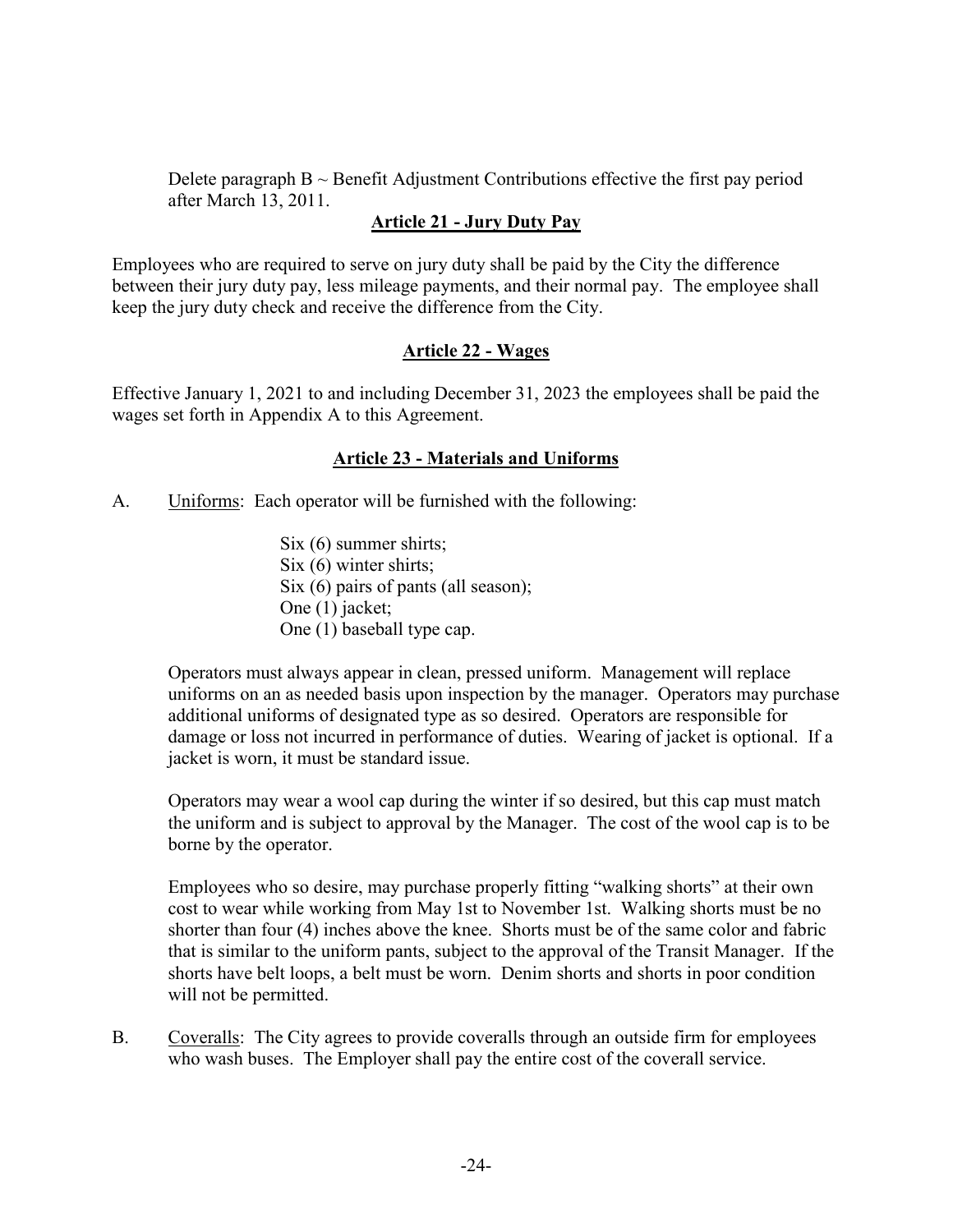- C. Rags: The City shall issue rags to washers at such times as deemed necessary by the Transit Manager.
- D. Safety Equipment: The City may require safety equipment; if so, the City will provide same.
- E. Clothing & Leather Wear: Bus Operators shall receive an annual allowance of one hundred and thirty dollars (\$130.00) by the end of January each year for the purchase of t-shirts, black leather shoes with leather heels no more than two (2) inches high, black leather belt, socks, black turtleneck, gloves, rubber boots for bus washing and ice cleats. These items shall be according to the specification of Transit Management.

Mechanics shall receive an annual allowance of two hundred and five dollars (\$205.00) by the end of January each year for the purchase of steel toed work shoes or prescription safety glasses.

F. Licenses and Certifications: Employees who are required to maintain a Commercial Driver's License (CDL) shall be reimbursed for renewal of their CDL up to forty dollars (\$40.00) once every eight (8) years. Such reimbursement shall require submission of a receipt. New employees will be responsible for initial licensing and testing fees. Effective 1/1/2002.

### <span id="page-25-0"></span>**Article 24 - Non-residency**

The Employer hereby agrees that employees covered by this Agreement shall be allowed to reside outside the corporate limits of the City as outlined in Section 3.37 of the City Ordinance as amended and passed by the City Council on November 20, 1978.

### <span id="page-25-2"></span><span id="page-25-1"></span>**Article 25 - Savings Clause**

If any article or section of this Agreement, or any addenda thereto, is held to be invalid by operation of law or by any tribunal of competent jurisdiction, or if compliance with or enforcement of any article should be restrained by such tribunal, the remainder of this Agreement and addenda shall not be affected thereby, and the parties shall enter into immediate collective bargaining negotiations for the purpose of arriving at a mutually satisfactory replacement for such article or section.

### **Article 26 - Entire Memorandum of Agreement**

A. This agreement constitutes the entire Agreement between the Employer and the Union. Amendments or addendums to this agreement shall not be binding unless such changes are in writing, executed by the Employer and the Union, and attached to this agreement as a permanent part of it.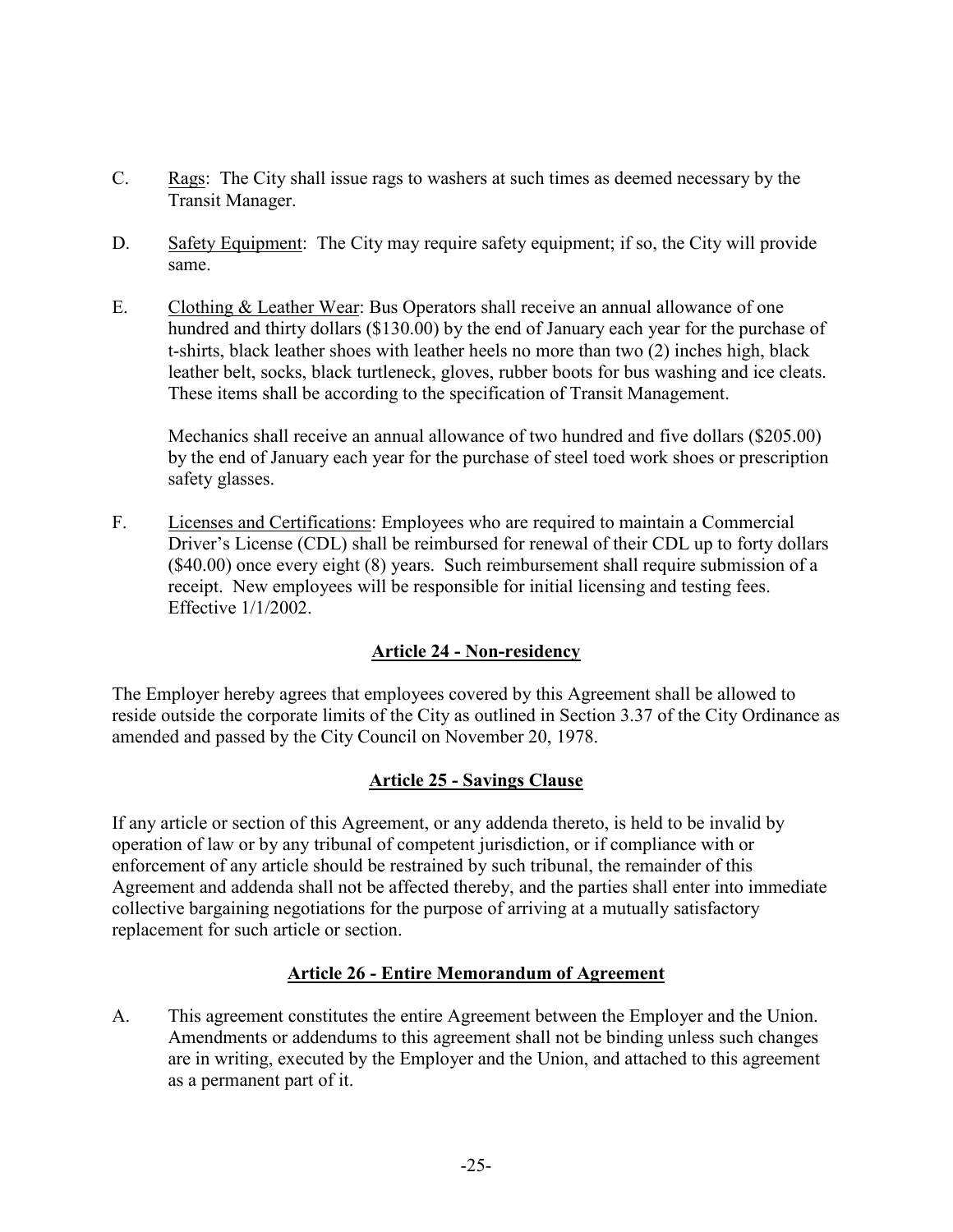- B. Rights claimed in this Agreement shall be consistent with those rights and responsibilities conferred upon the Employer and/or the Union by applicable state and federal statutes. Nothing contained in this Agreement shall be interpreted as granting to either the Employer or the Union authority to unilaterally establish any matter which is a mandatory subject to collective bargaining pursuant to Wisconsin Statutes.
- C. All side letters and practices predating this Agreement shall be considered terminated unless codified pursuant to (A) above.

## <span id="page-26-1"></span><span id="page-26-0"></span>**Article 27 - Safety**

The Employer agrees to maintain its equipment in a safe operating condition. The buses shall be treated in accordance with applicable federal and state laws. The judgment of management and employees as to the adjustment necessary to be within the range of safety shall be respected by the operators to the end that vehicles that can be operated with safety will not be turned in as unsafe for matters of discomfort, annoyance, or inconvenience, or on account of the normal differences in buses of various ages with various equipment.

### **Article 28 - Employee Classifications/Fringe Benefits**

Employee benefits will be determined on a prorated basis, based on total hours for the previous calendar year (January 1 – December 31). This proration shall be recalculated annually. Employees who reach 1820 hours or more within the calendar year will receive 100% benefits.

New employees, or employees whose annual percentage calculation is at or below 50% shall accrue benefits at 50%.

All benefits, with the exception of the \$200 stipend in lieu of health insurance coverage, shall be determined on a pro-rated basis.

#### <span id="page-26-2"></span>**Article 29 - Miscellaneous**

- A. It shall not be a practice of Transit Department Management to drive bus except for the following reasons:
	- 1. Emergency;
	- 2 To do route checks, maintenance checks, etc.
	- 3. When it becomes apparent that service would otherwise be disrupted.
- B. Current employees are allowed to utilize the services of the City Transit System at no cost.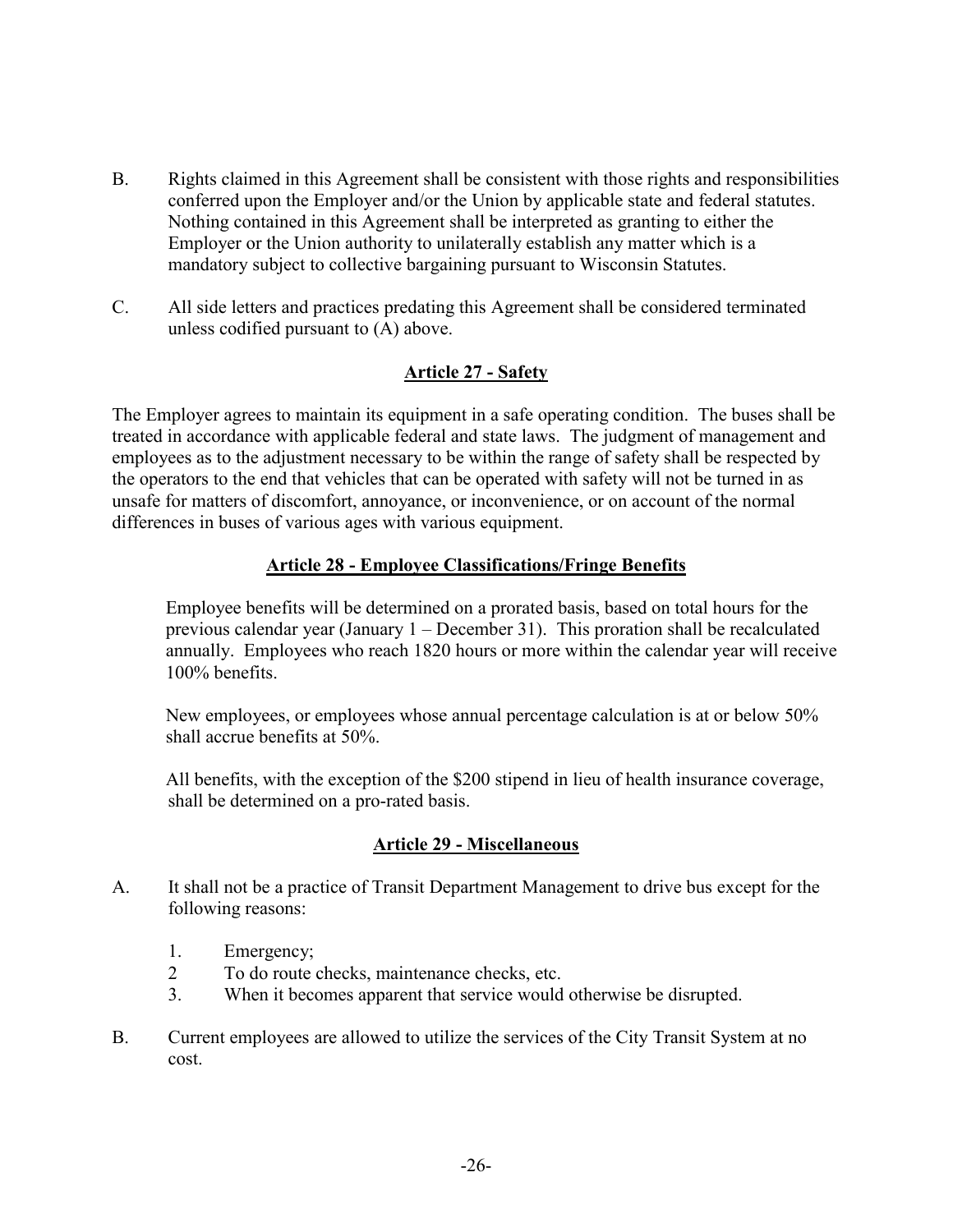C. Training: All Bus Operators shall be provided the opportunity to drive a newly developed route prior to being assigned to drive the route.

Employee input regarding training issues is welcome; however, the Employer will make the final determination of what training is provided.

#### <span id="page-27-0"></span>**Article 30 - Duration**

- A. Term: This Agreement shall become effective January 1, 2021, and shall remain in full force and effect through December 31, 2023, and shall renew itself for additional oneyear periods thereafter, unless either party, pursuant to this section, has notified the other party in writing that it desires to alter or amend this Agreement at the end of the contract period.
- B. Bargaining: Negotiations will then commence at a mutually agreeable date.

Dated this day of  $\qquad \qquad$ , 2021.

AFSCME, AFL CIO:

CITY OF STEVENS POINT: STEVENS POINT CITY EMPLOYEES

Michael J. Wiza, Mayor Pat Draper, President

 $\_$  , and the set of the set of the set of the set of the set of the set of the set of the set of the set of the set of the set of the set of the set of the set of the set of the set of the set of the set of the set of th

Kari Yenter, City Clerk Mark DeLorme, Staff Representative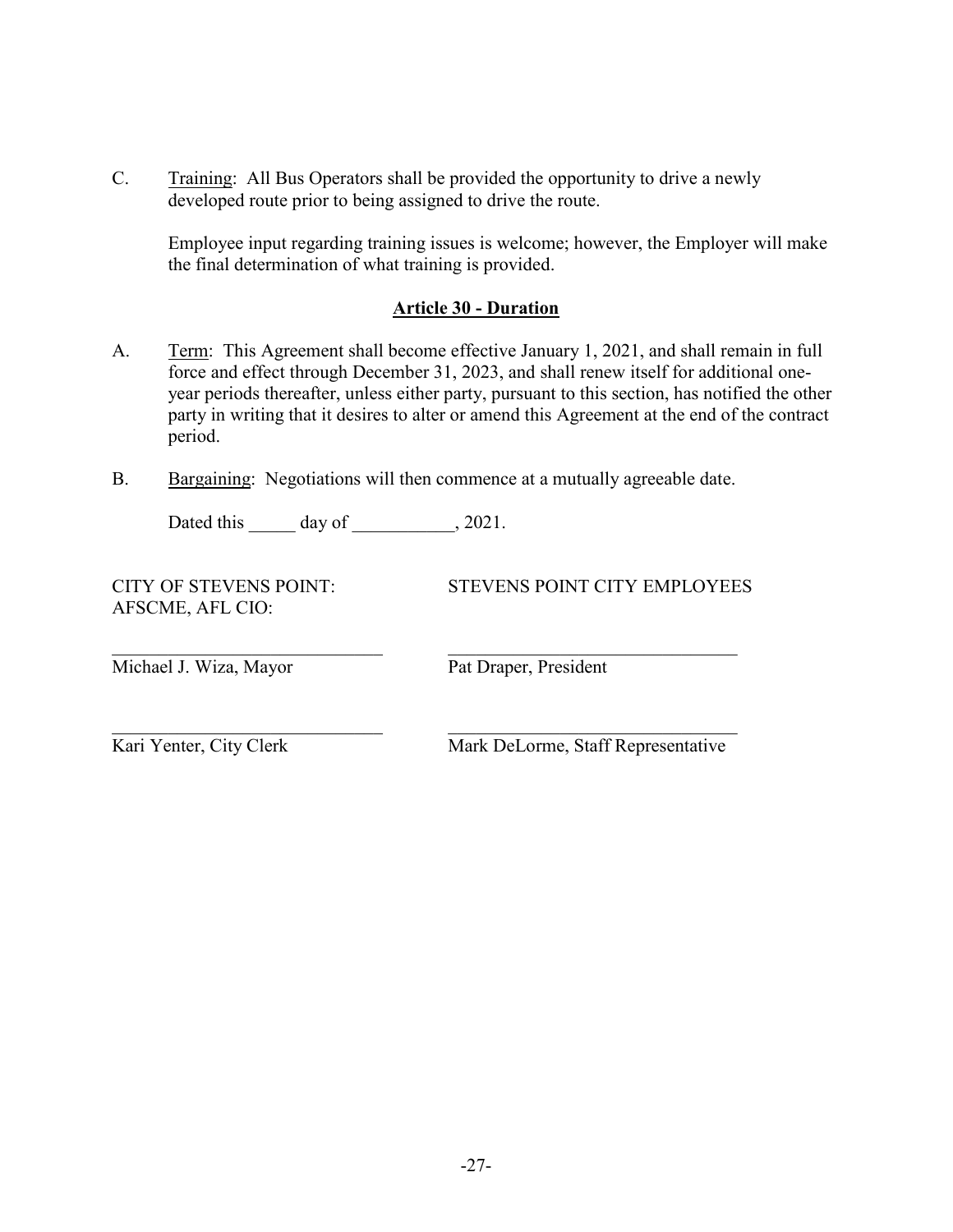### SIDE AGREEMENT

It is agreed by and between the City of Stevens Point and Stevens Point Transit Employee Union Local 309 that the following shall constitute the agreement between the parties for procedures for bus operator to allow for trading of work shifts for the term of the current Labor Agreement between the parties:

- 1. General conditions for Trading of Work Shifts:
	- a. Management has the right to deny any request for trading of hours.
	- b. Operators will be allowed a maximum of four (4) trades per month.
	- c. Trade hours are not calculated as hours worked and the schedule will not reflect them.
	- d. The operator assigned to the bid route is responsible if their shift is not covered.
	- e. Trades will not be approved if ether person requests a day in which scheduled time off was available.
- 2. Criteria for Consideration of Trade:
	- a. Request form must be filled out and approved prior to the trade.
	- b. Same day trade (initial trade and payback occur on the same date) Each person will be charged one (1) trade.
	- c. Same month trade (initial trade and payback occur two different days within the same month) – Each person will be charged two  $(2)$  trades for the month.
	- d. Different month trade (initial trade and payback trade occur in two (2) different months) – Each person involved will be charged one (1) trade for each month.

3. This Side Agreement shall remain in existence for the term of the current Labor Agreement between the City and Local 309. This Side Letter shall expire on December 31, 2023, unless extended by mutual agreement of the parties.

Dated this day of the control of the control of the control of the control of the control of the control of the control of the control of the control of the control of the control of the control of the control of the contr

City of Stevens Point: AFSCME Local 309:

Michael J. Wiza, Mayor Pat Draper, President

Kari Yenter, City Clerk Mark DeLorme, Staff Representative

 $\mathcal{L}_\text{max}$  , and the contribution of the contribution of the contribution of the contribution of the contribution of the contribution of the contribution of the contribution of the contribution of the contribution of t

 $\mathcal{L}_\text{max}$  , and the contribution of the contribution of the contribution of the contribution of the contribution of the contribution of the contribution of the contribution of the contribution of the contribution of t